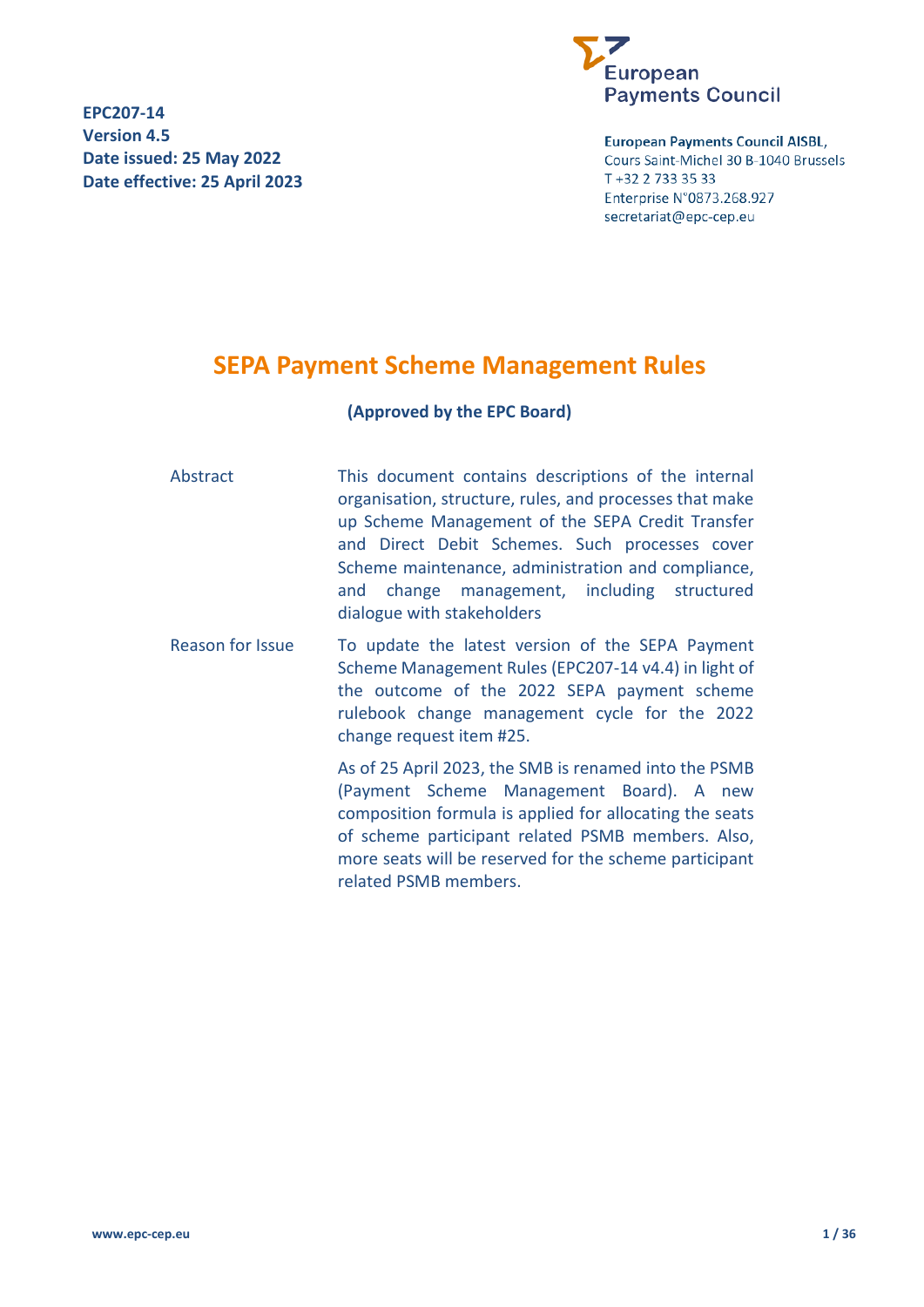

| 0.                                                                                 |  |  |
|------------------------------------------------------------------------------------|--|--|
| 1.                                                                                 |  |  |
| 1.1<br>1.2<br>1.3<br>1.4                                                           |  |  |
| 2.                                                                                 |  |  |
| 2.1<br>2.2<br>3.                                                                   |  |  |
| 3.1.1                                                                              |  |  |
| 3.1.2                                                                              |  |  |
| 3.1.3                                                                              |  |  |
| Criteria for Membership (Scheme Participant representative member)11<br>3.1.4      |  |  |
| 3.1.5                                                                              |  |  |
| 3.1.6                                                                              |  |  |
| 3.1.7                                                                              |  |  |
| 3.1.8                                                                              |  |  |
| 3.1.9                                                                              |  |  |
|                                                                                    |  |  |
|                                                                                    |  |  |
|                                                                                    |  |  |
|                                                                                    |  |  |
|                                                                                    |  |  |
|                                                                                    |  |  |
|                                                                                    |  |  |
|                                                                                    |  |  |
| 3.2                                                                                |  |  |
| 3.2.1                                                                              |  |  |
| 3.2.2                                                                              |  |  |
| 4.                                                                                 |  |  |
| 4.1                                                                                |  |  |
| 4.1.1                                                                              |  |  |
| 4.1.2                                                                              |  |  |
| Role of PSMB and Payment Scheme Evolution and Maintenance Working Group21<br>4.1.3 |  |  |
| 4.1.4                                                                              |  |  |
| 4.1.5                                                                              |  |  |
| 4.1.6                                                                              |  |  |
|                                                                                    |  |  |
| 4.2                                                                                |  |  |
| 4.2.1                                                                              |  |  |
| 4.2.2                                                                              |  |  |
| 4.2.3                                                                              |  |  |
| 4.2.4                                                                              |  |  |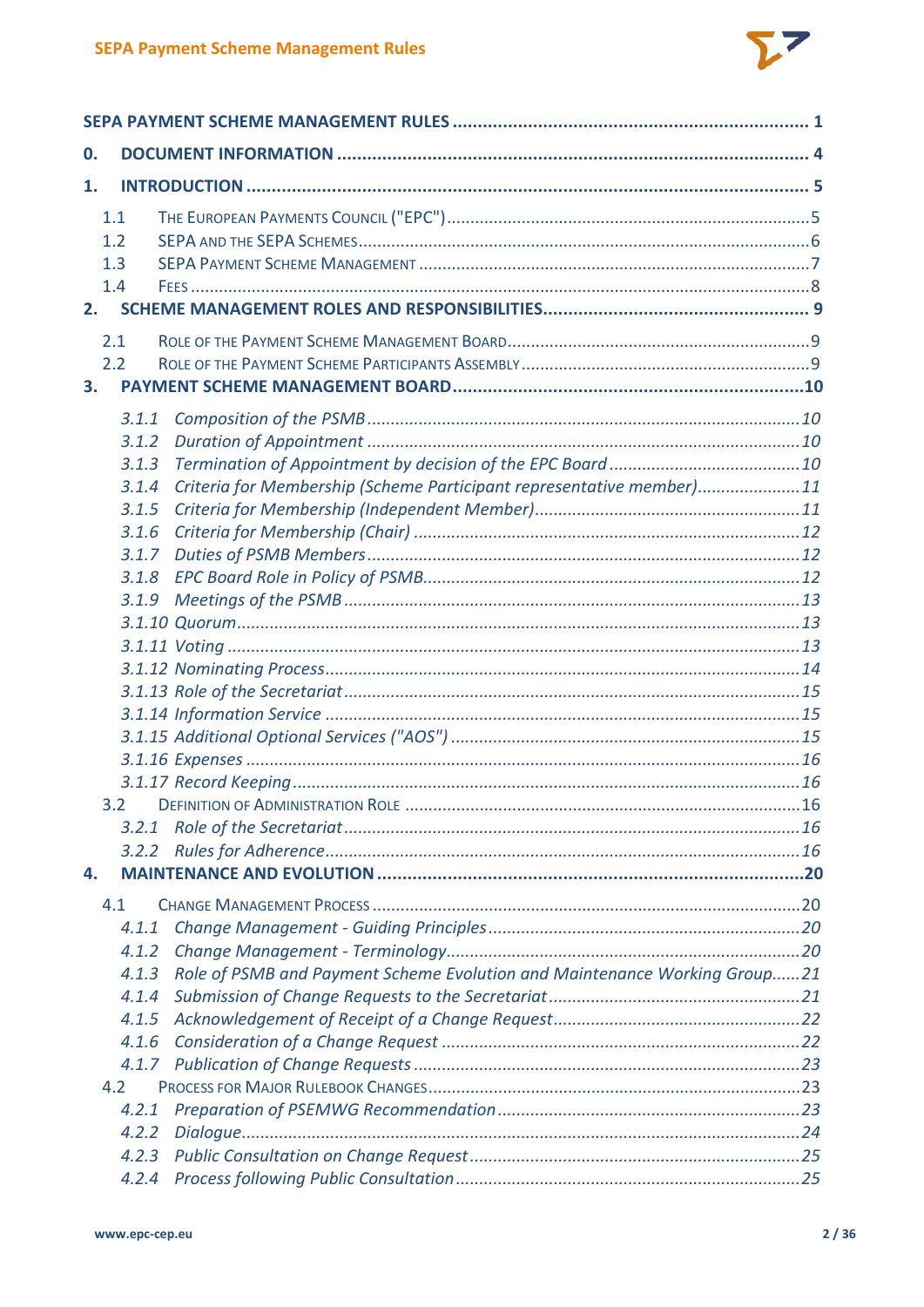

|    |       | 4.2.5 PSMB Deliberations on the PSEMWG Change Proposal Submission Document and on |  |
|----|-------|-----------------------------------------------------------------------------------|--|
|    |       |                                                                                   |  |
|    | 4.2.6 |                                                                                   |  |
|    | 4.2.7 |                                                                                   |  |
|    | 4.2.8 |                                                                                   |  |
|    |       |                                                                                   |  |
|    | 4.3   |                                                                                   |  |
|    | 4.4   |                                                                                   |  |
|    |       |                                                                                   |  |
| 5. |       |                                                                                   |  |
|    | 5.1   |                                                                                   |  |
|    | 5.2   |                                                                                   |  |
|    | 5.3   |                                                                                   |  |
|    | 6.    |                                                                                   |  |
|    |       |                                                                                   |  |
|    | 6.1   |                                                                                   |  |
|    |       |                                                                                   |  |
|    |       |                                                                                   |  |
| 7. |       |                                                                                   |  |
|    | 7.1   |                                                                                   |  |
| 8. |       |                                                                                   |  |
|    |       |                                                                                   |  |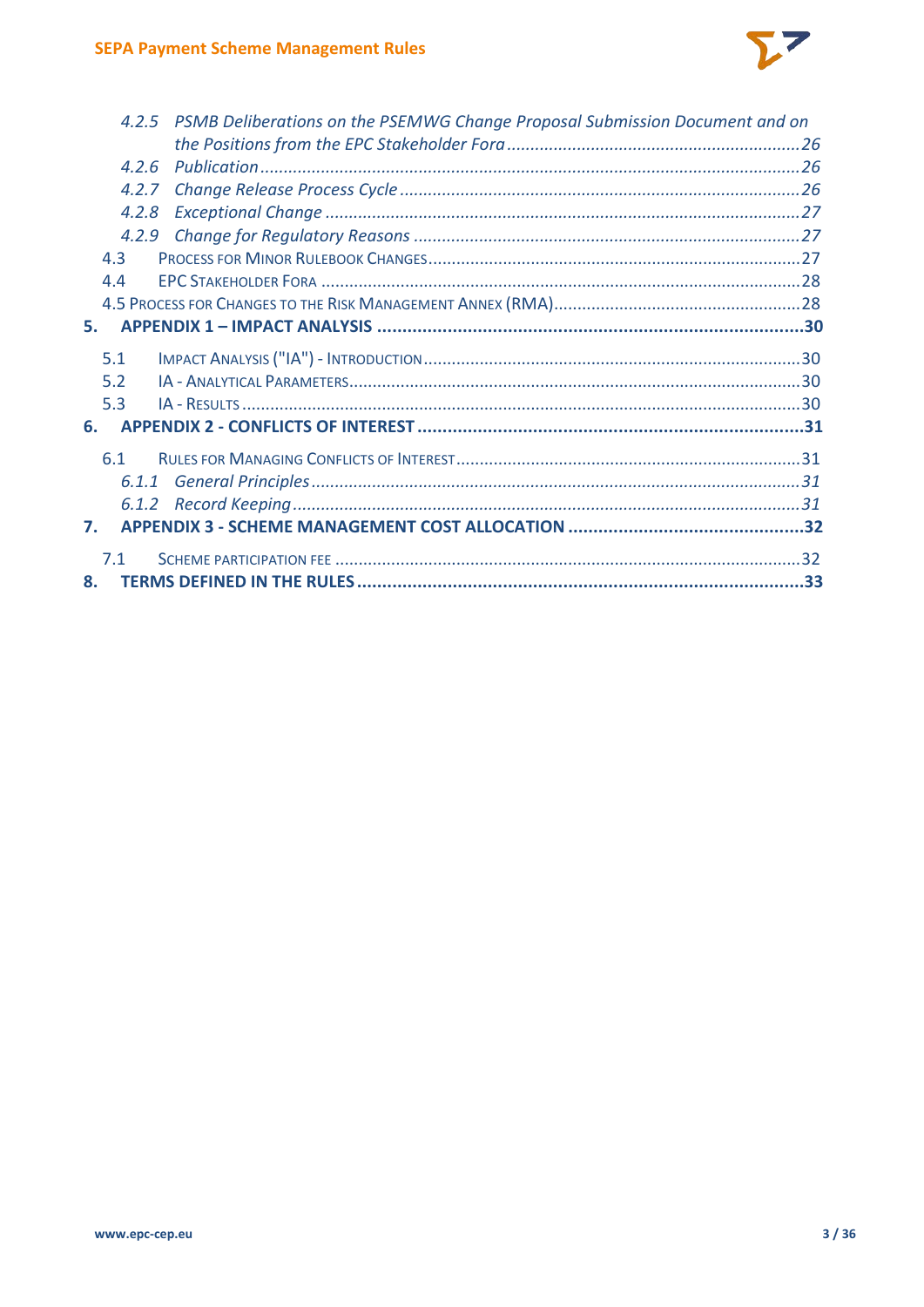

# <span id="page-3-0"></span>**0. Document Information**

This document sets out the rules that govern SEPA Payment Scheme Management ("**SEPA Payment Scheme Management Rules**", hereinafter "**the Rules**"). This document covers the following topics:

- 1. Rules for the administration and compliance functions of SEPA Payment Scheme Management.
- 2. Rules for the maintenance, development and evolution function of SEPA Payment Scheme Management.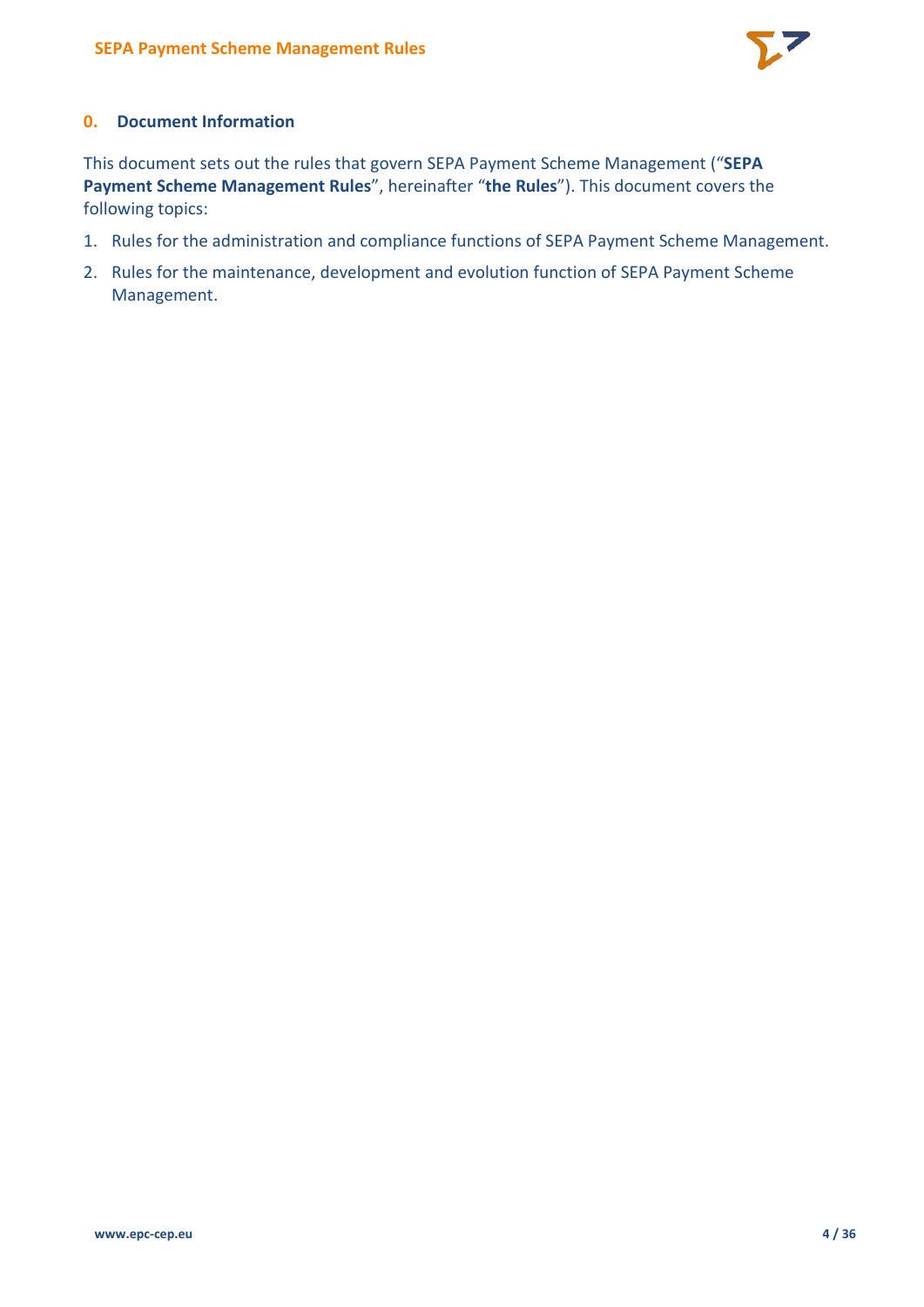

# <span id="page-4-0"></span>**1. Introduction**

# <span id="page-4-1"></span>**1.1 The European Payments Council ("EPC")**

#### *EPC Objectives and Roles*

The purpose of the EPC, as one representative of the European Payment Service Providers' sector, is to support and promote European payments integration and development, notably the Single Euro Payments Area ("**SEPA**").

The mission of the EPC is to contribute to safe, reliable, efficient, economically balanced and sustainable, convenient payments supporting an integrated European economy, its end-users' needs as well as its competitiveness and innovation goals:

- through the development and management of pan-European payment and payment-related schemes and the formulation of positions and proposals on European payment issues;
- in constant dialogue with other Stakeholders and regulators at European level; and
- taking a strategic and holistic perspective.

The EPC offers one focal point and voice for the Payment Service Providers' sector on all European payment and payment-related issues, driven by a single vision.

The EPC shall, among other things, be responsible for the performance of functions relating to Scheme Management, as set out in the relevant governance documents, including amongst others these Payment Scheme Management Rules. The EPC is the owner and manager of various payment and payment-related Schemes.

The EPC is not a market infrastructure. The international non-profit association (in French: "association internationale sans but lucratif" / in Dutch: "internationale vereniging zonder winstoogmerk") named "Conseil Européen des Paiements" in French, abbreviated "CEP" and "European Payments Council" in English, abbreviated "EPC" (hereafter: "EPC") is governed by the provisions of Book 10 of the Belgian Companies and Associations Code.

#### *Organisation of the EPC*

This section sets out an overview of the organisational structure of the EPC, as described in detail in the EPC By-Laws.

The EPC Board has the powers necessary to accomplish the purpose of the EPC, except for the powers that are specifically granted to other bodies of the EPC by law or the By-Laws.

The EPC Board is supported by the following bodies in the exercise of its functions:

- the EPC Secretariat (the "**Secretariat**") performs administrative and secretarial functions in relation to the management of the SEPA Schemes as well as providing technical and coordination support to the working and support groups and to the Scheme Management Governance Bodies as required. The Secretariat is further responsible for managing an information service on SEPA Schemes.
- The Payment Scheme Management Board ("**PSMB**"), as one of the Scheme Management Governance Bodies, is responsible, under the delegated authority granted by the EPC Board, for performing the functions of management and evolution of the SEPA payment Schemes.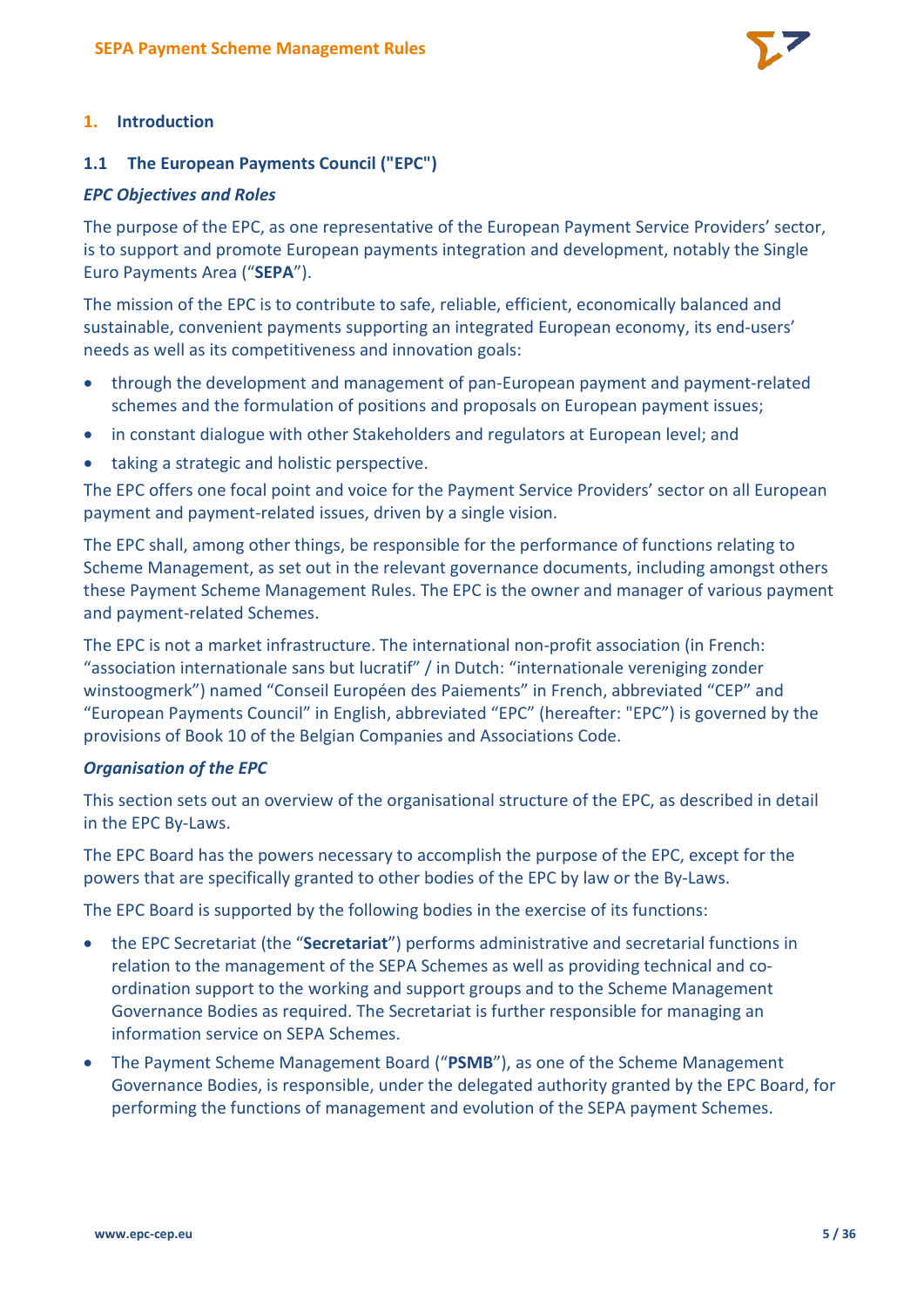

- The Payment Scheme Participants Assembly is composed of all Payment Scheme Participants or their representatives, gathering via electronic means. It receives regular information from the Payment Scheme Management Board about its activity. The Payment Scheme Participants Assembly endorses the nomination of candidates for the Scheme Participant related seats on the Payment Scheme Management Board.
- The compliance function of the SEPA Schemes is the responsibility of the Dispute Resolution Committee ("**DRC**").
- The Dispute Resolution Committee mandate (EPC150-19, as amended from time to time), which is made available on the EPC website, sets out the dispute resolution and appeals processes in the context of Scheme Management.
- The Scheme Management Governance Bodies, including the PSMB, as well as the DRC are bodies with decision-making power. This power may only be exercised in relation to the specific functions of Scheme Management for which such body is responsible pursuant to the relevant governance documents.
- The Nominating and Governance Committee ("**NGC**") is charged with making recommendations to the EPC General Assembly, the EPC Board and the Scheme Management Governance Bodies on potential candidates for positions in the various EPC bodies in accordance with the EPC By-Laws.

# <span id="page-5-0"></span>**1.2 SEPA and the SEPA Schemes**

# *SEPA*

The Single Euro Payments Area (SEPA) is the area where citizens, companies and other economic participants can make and receive payments in euro, within Europe, whether within or across national boundaries under the same basic conditions, rights and obligations, regardless of their location. The aim of SEPA therefore is to create a single market for making payments, where cross border payments can be made on the same terms and conditions as national payments. SEPA is driven by the European Commission and the European Central Bank, amongst others, as a key component of the Internal Market. SEPA will create the conditions for enhanced competition in the provision of payment services. It will also generate, through harmonisation, more efficient payment systems and deliver tangible benefits for the economy and society as a whole. The common currency will be systemically strengthened by a harmonised set of euro payment instruments.

For the purposes of these Rules, SEPA shall be deemed to encompass the countries and territories which are part of the jurisdictional scope of the SEPA Schemes, as listed in the EPC List of SEPA Scheme Countries, as amended from time to time.

# *SEPA Schemes*

An important step in the creation of SEPA is the development and implementation of "**payment Schemes"** for making credit transfer and direct debit payments throughout SEPA (these are the SEPA Credit Transfer Scheme, the SEPA Instant Credit Transfer Scheme, the SEPA Direct Debit Core Scheme and the SEPA Direct Debit Business to Business Scheme, and any other payment Scheme that the EPC may establish from time to time), as well as "**payment-related Schemes"** supporting payment services (jointly hereinafter referred to as the "**Schemes**").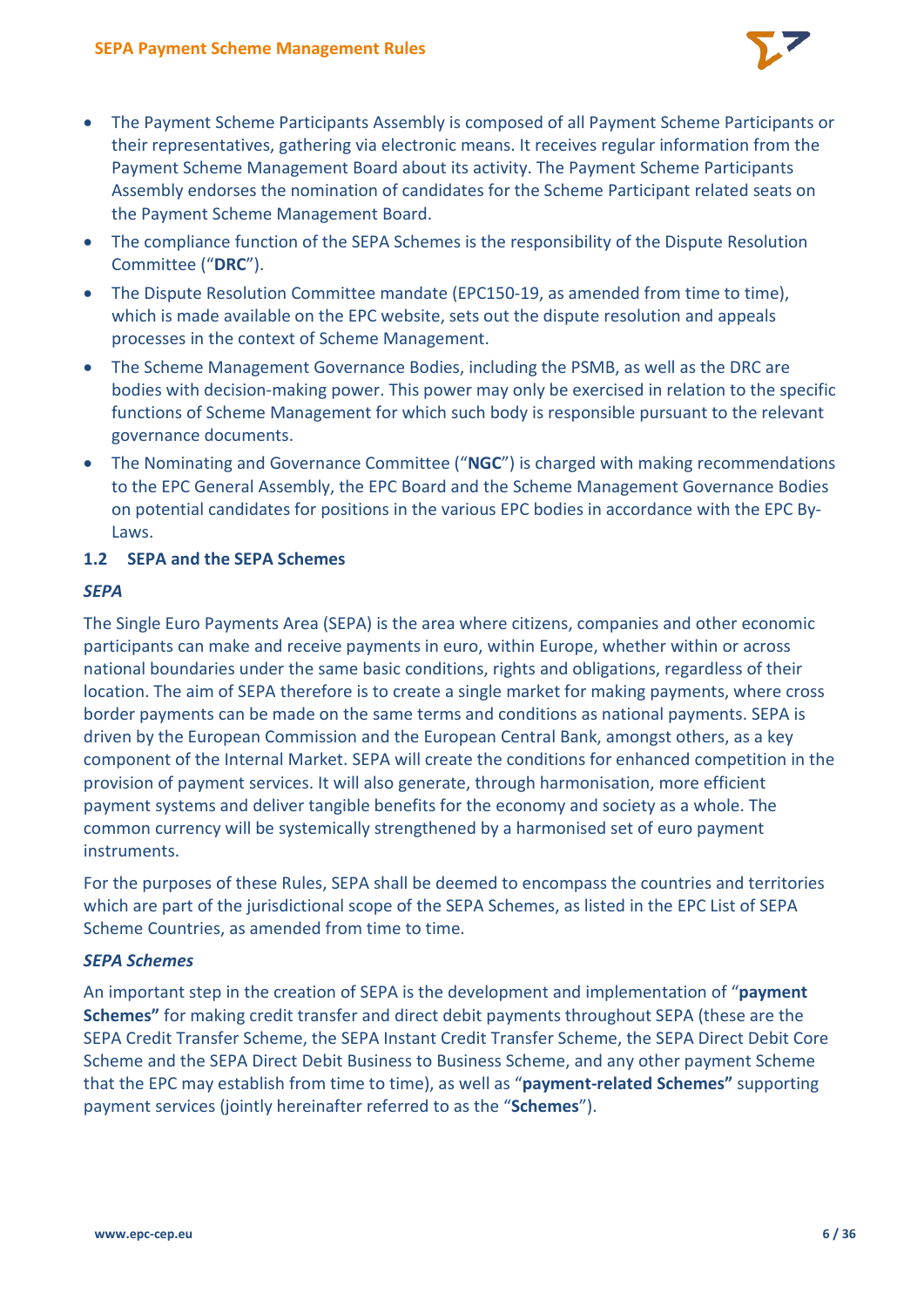

To this effect, the EPC has produced the SEPA Credit Transfer Scheme Rulebook, the SEPA Instant Credit Transfer Scheme Rulebook, the SEPA Direct Debit Core Scheme Rulebook and the SEPA Direct Debit Business to Business Scheme Rulebook (the "**Payment Scheme Rulebooks**"), as well as "**Payment-related Scheme Rulebooks**", jointly hereinafter referred to as the "**Rulebooks**". The Rulebooks set out binding rules and technical standards governing each of the Schemes. The Rulebooks only have legal effect between participants in the Schemes ("**Payment Scheme Participants**") and the EPC.

The SEPA payment Schemes are open to eligible payment service providers (PSPs) regardless of their status as "credit institutions", "payment institutions", "electronic money institutions" or other eligible types of institution.

The EPC is responsible for the implementation and operation of Scheme Management.

These Rules set out the rules in accordance with which the payment Schemes are administered and enforced by the EPC, as well as detailing procedures for the evolution of existing payment Schemes.

# <span id="page-6-0"></span>**1.3 SEPA Payment Scheme Management**

#### *Introduction*

SEPA Payment Scheme Management comprises two functions. The first function involves the administration of the Payment Schemes and the process of maintaining and managing the evolution of the Payment Schemes, and the second function involves ensuring compliance with their rules, as set out in the Rulebooks.

#### *Administration, Maintenance and Evolution*

The administration, maintenance and evolution function of SEPA Payment Scheme Management establishes rules and procedures for administering the adherence process for each of the Payment Schemes, as well as formal change management procedures for these Schemes. The change management procedures aim to ensure that the Payment Schemes are kept relevant for their users and up-to-date, with structured processes for initiating and implementing changes to the Schemes, the Rulebooks and related documentation. An important component of change management is the inclusion of innovative ideas for enhancing the quality of existing Schemes.

The establishment of change proposals is to be carried out through clear, transparent and structured channels, which take into account the views of Payment Scheme Participants, suppliers and end-users as well as other interested groups. That is to say, the maintenance and evolution function provides a structured and transparent means through which Payment Scheme Participants, users and suppliers can participate in a dialogue with the EPC, so that proposals for change are openly considered by all relevant parties.

The administration function of the payment Schemes shall be carried out by the Secretariat, under the authority of the PSMB.

The maintenance and evolution function of the payment Schemes shall be performed by the PSMB, supported by the Payment Scheme Evolution and Maintenance Working Group ("**PSEMWG**"), in accordance with the procedures set out in these Rules.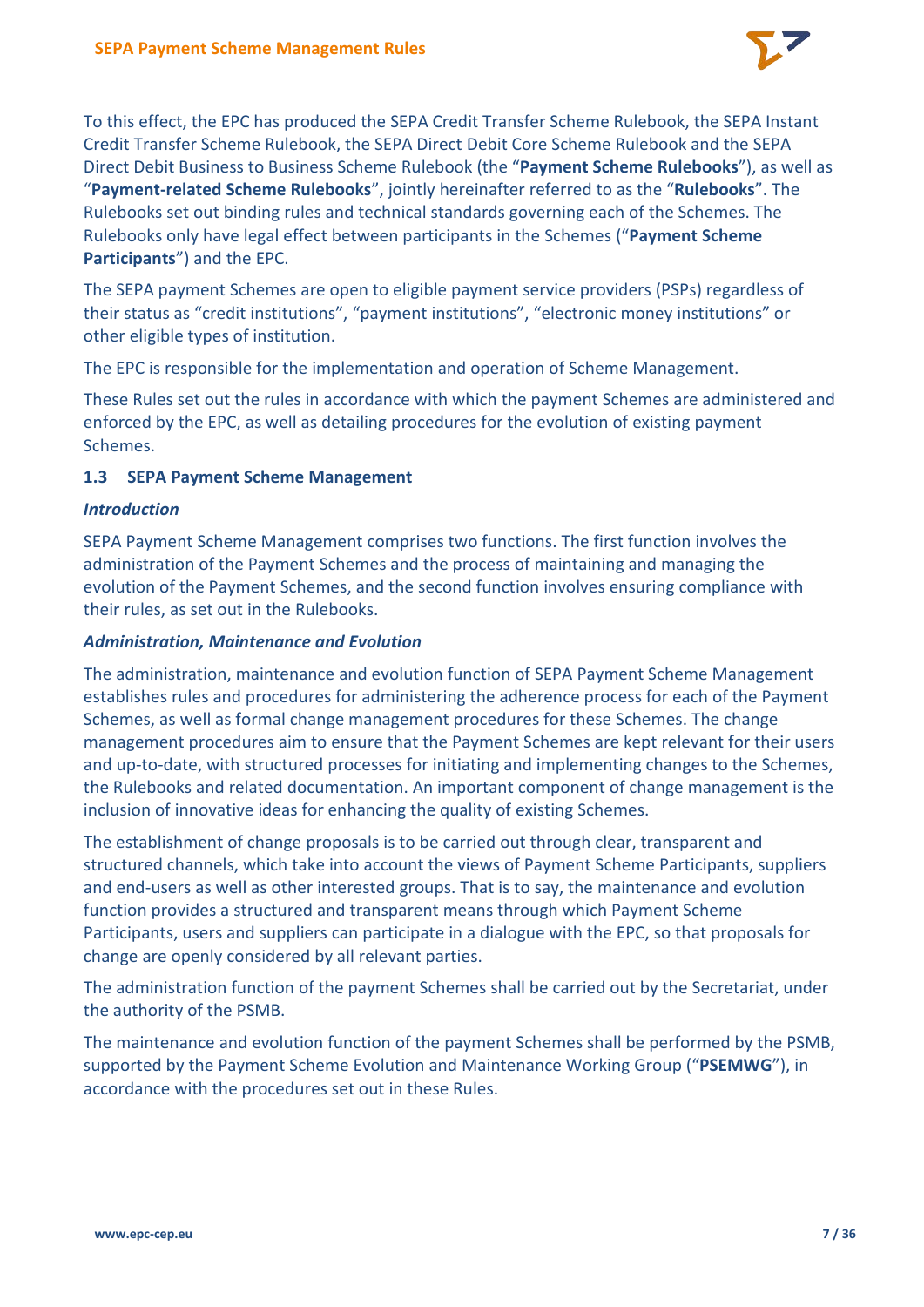

# *Compliance*

The compliance function of SEPA Scheme Management establishes rules and procedures for addressing complaints related to the admission process of applicant Payment Scheme Participants, cases of claimed non-compliance by Payment Scheme Participants with the rules of the Schemes and for addressing situations where Payment Scheme Participants are unable to resolve their grievances through local or national dispute resolution methods, always in a fair and transparent manner, in accordance with the Rulebooks and general principles of applicable law.

Pursuant to the EPC By-Laws, the compliance function of the SEPA Schemes is the responsibility of the DRC, under the delegated authority granted by the Board. The DRC Mandate sets out the detailed mandate of the DRC, including the dispute resolution and appeals processes in the context of Scheme Management by the EPC.

# <span id="page-7-0"></span>**1.4 Fees**

The EPC reserves the right to recover costs. The policy of the EPC with regard to fees related to the management of the Schemes will be decided from time to time by the EPC Board, upon recommendation of the PSMB, as set out in more detail in Appendix 3 to the present Rules.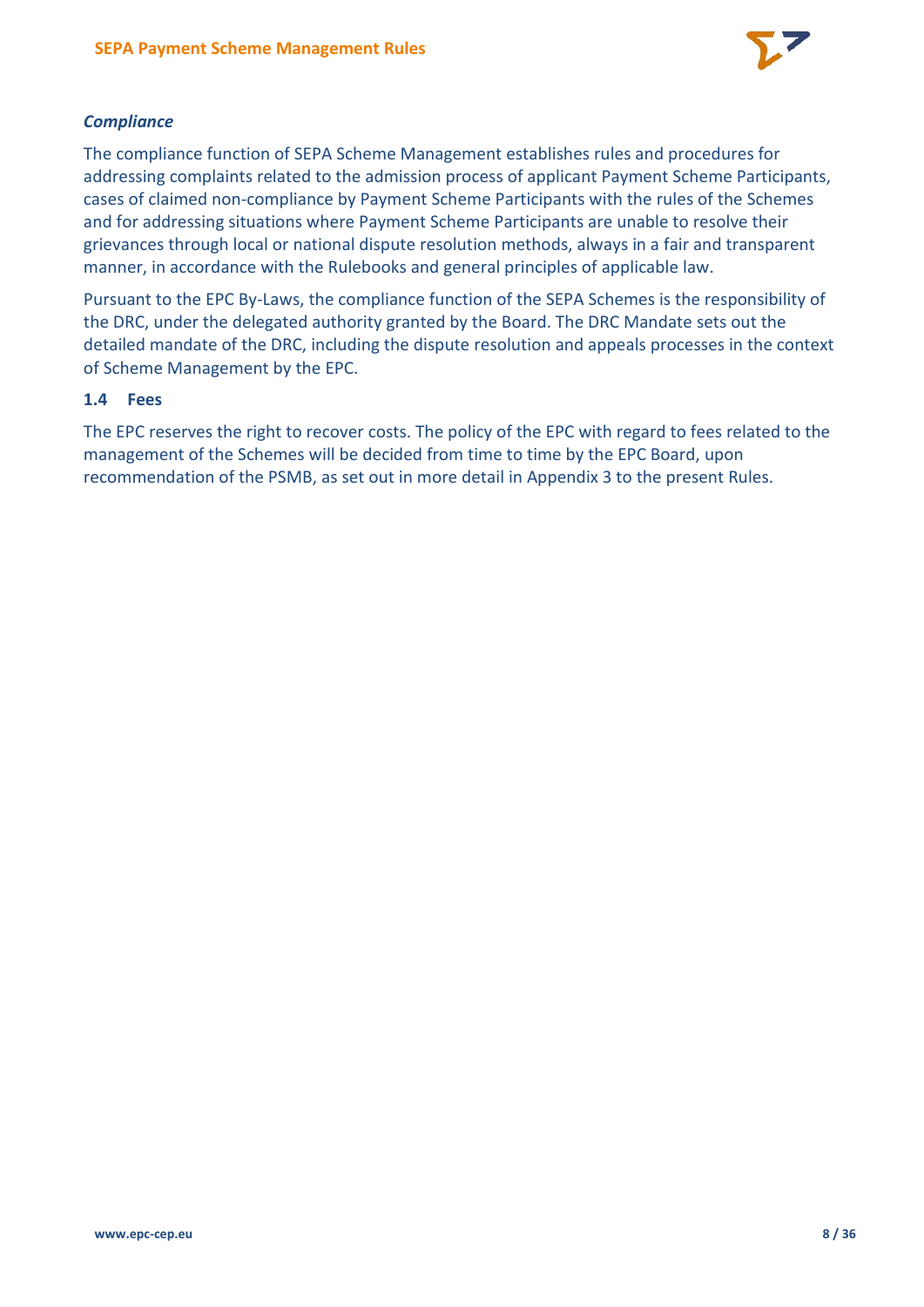

#### <span id="page-8-0"></span>**2. Scheme Management Roles and responsibilities**

#### <span id="page-8-1"></span>**2.1 Role of the Payment Scheme Management Board**

The PSMB shall be responsible for performing the following functions of SEPA Scheme Management related to the payment Schemes:

- Supervision of the adherence function of the payment Schemes (as performed by the Secretariat)
- Management of the maintenance and the evolution of the payment Schemes (supported by the PSEMWG, the Payment Scheme Fraud Prevention Working Group and other relevant EPC bodies)
- Interaction with the Scheme end-users and relevant stakeholders (Scheme End-User Forum)
- Interaction with Clearing and Settlement Mechanisms and other technical providers (Scheme Technical Forum)

(together, the payment Schemes' "Scheme Management Administration, Maintenance and Evolution Functions")

#### <span id="page-8-2"></span>**2.2 Role of the Payment Scheme Participants Assembly**

The Payment Scheme Participants Assembly is composed of all EPC Payment Scheme Participants (who can be represented) gathering via electronic means. The body is responsible for endorsing nominations of Scheme Participant representatives on the PSMB approved by the EPC Board, and receives regular information from the PSMB.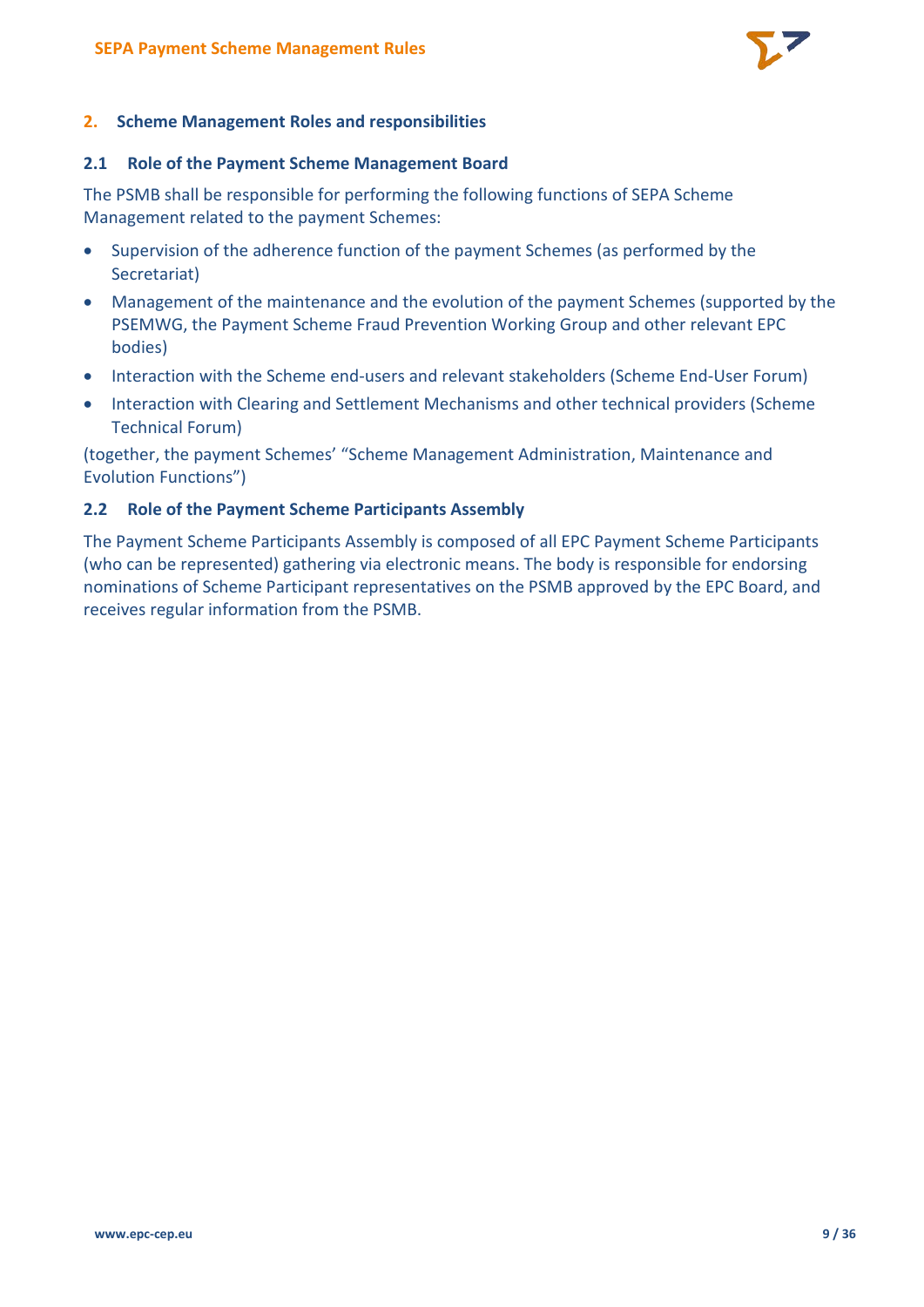

# <span id="page-9-0"></span>**3. Payment Scheme Management Board**

#### <span id="page-9-1"></span>*3.1.1 Composition of the PSMB*

The PSMB shall be composed of maximum 25 members, one of which shall be the Chair of the PSMB. The PSMB shall be required to have 3 Independent Members.

Up to 22 PSMB members shall be representatives of Payment Scheme Participants (nominated by an individual National Community of Payment Scheme Participants or a "coalition" of National Communities of Payment Scheme Participants), subject to reaching individually or on a consolidated basis 3.5% of the following composition criterion: the total volume of credit transfers and direct debits of all national communities included with the geographical scope of the Schemes (sources: ECB "Blue Book" for EU countries and national central banks for non-EU countries). Any "excess of share" above (a multiple of) 3.5% cannot be contributed to a (another) "coalition". At least 1 seat shall be reserved for Payment Institutions and 1 seat shall be reserved for Electronic Money Institutions (even if they fail to reach the 3.5% threshold). A cap of 4 seats per National Community from the euro area and 1 seat per National Community from outside the euro area shall apply. National Communities of Payment Scheme Participants or "coalitions" thereof may nominate one (and only one) alternate to the PSMB member(s) representing their National Community or Communities. An alternate to the PSMB member(s) representing a "coalition" of National Communities shall come from a different National Community of that coalition than the PSMB member(s) representing the coalition. Alternates shall be nominated in accordance with the principles set out in section [3.1.12](#page-13-0) of these Rules. An alternate may only attend an PSMB meeting when the relevant PSMB member is unable to attend such meeting.

The PSMB Chair shall be an Independent Member. The PSMB Chair shall be appointed by the EPC Board in accordance with the Nominating Process set out in section [3.1.6](#page-11-0) of these Rules.

#### <span id="page-9-2"></span>*3.1.2 Duration of Appointment*

Each member shall hold office for a term of 2 years, with the possibility of re-election.

Each member who does not act as the Chair, may resign from the PSMB by giving notice in writing to the PSMB Chair and the EPC Chair, with copy to the EPC Director General via similar means, not less than 30 Calendar Days' prior to leaving the PSMB.

The PSMB Chair may only resign from the PSMB by giving notice in writing to the EPC Chair, with copy to the EPC Director General, not less than 60 Calendar Days' prior to leaving the PSMB.

#### <span id="page-9-3"></span>*3.1.3 Termination of Appointment by decision of the EPC Board*

The EPC Board may decide to remove from office either an individual PSMB member, a group of such members or the PSMB as a whole.

This power may only be exercised if the EPC Board, after due and proper consideration, reasonably believes that either an individual PSMB member, a group of such members or the PSMB as a whole is performing the functions of the PSMB in a manner evidencing serious misconduct, a dereliction of duty, bad faith, or gross negligence. The EPC Board may further exercise this power where, after due and proper consideration, the EPC Board reasonably believes that a member of the PSMB does not have the capacity to perform the function of an PSMB member.

Any PSMB member removed from the PSMB by decision of the EPC Board shall cease to be a member of the PSMB with either immediate effect or on such a date as the EPC Board may specify taking into account the outstanding obligations of the PSMB member to the PSMB and to Scheme Management.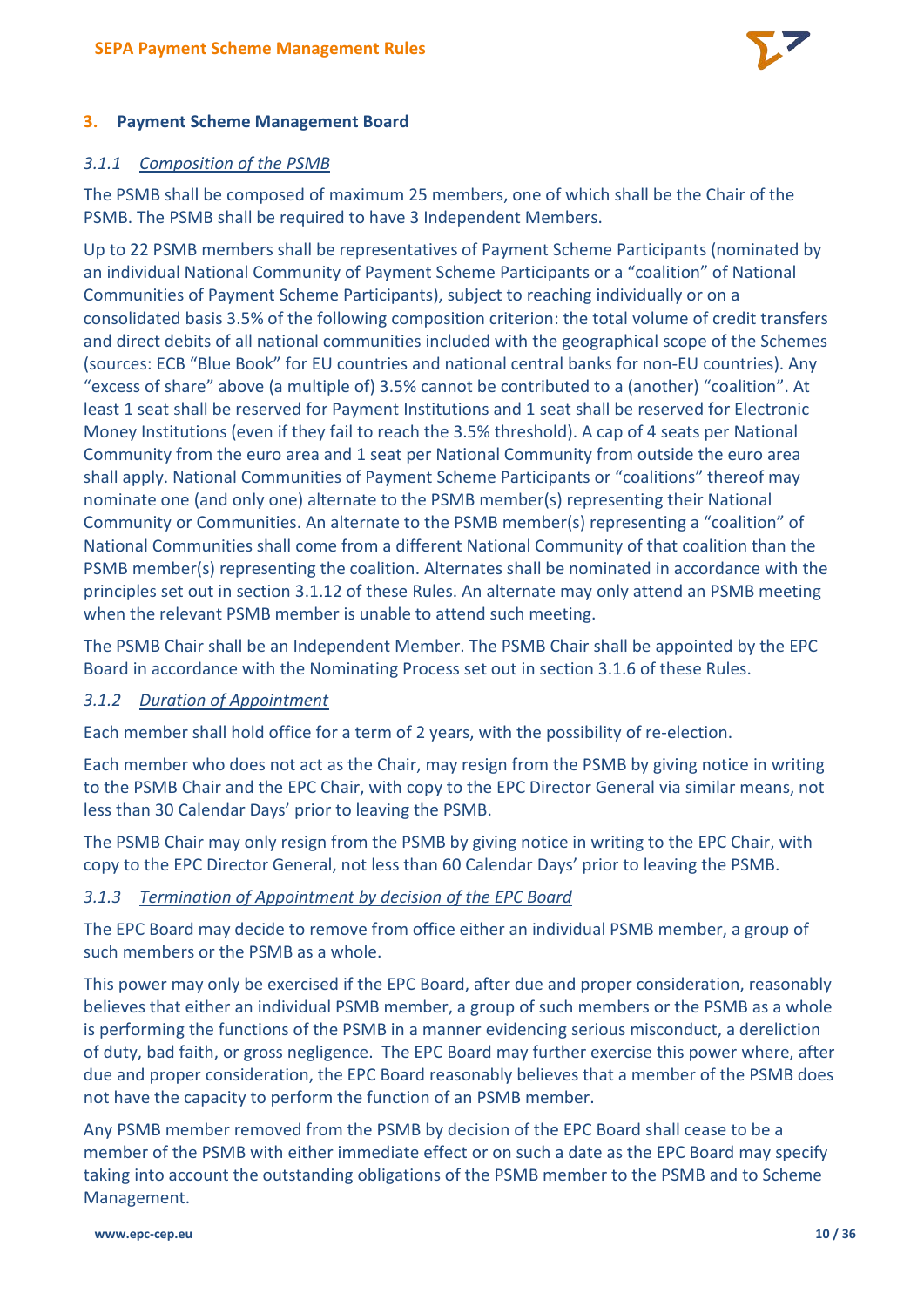

A member of the PSMB removed in this manner shall be notified in writing of his or her removal from the office of PSMB member.

If the mandate of a PSMB member ceases before its term, for whatever reason, the EPC Board may appoint a new member for the remainder of the term, provided that the candidate member fulfils the criteria for the composition of the PSMB of the replaced member.

# <span id="page-10-0"></span>*3.1.4 Criteria for Membership (Scheme Participant representative member)*

A member of the PSMB shall be chosen on the basis of his or her suitability and expertise for the position ahead of any other consideration. A prospective member of the PSMB must therefore be of good repute, possess appropriate academic and vocational qualifications together with relevant work experience and a proven track record at a senior level in the payments services sector. In addition, members must be fluent in English, with – in particular – the capability to understand complex documents and the ability to express views during meetings.

Subject to the foregoing, the PSMB shall aim to represent as far as reasonably practicable the composition of Payment Scheme Participants, ensuring at all times that this composition fairly represents a balance of the country, size, and industry sectors of Payment Scheme Participants and includes an appropriate representation of members from SEPA countries where the euro is the official currency.

A member of the PSMB may not also act as a member of the EPC Board. If an EPC Board member wishes to be considered for the position of PSMB member, he or she is obliged to cease acting as an EPC Board member before assuming the role of an PSMB member.

The provisions of this section [3.1.4](#page-10-0) shall equally apply to alternates to Scheme Participant representative members.

# <span id="page-10-1"></span>*3.1.5 Criteria for Membership (Independent Member)*

An Independent Member is a member who can display the highest standard of professional integrity and objectivity in relation to Scheme Management. An Independent Member should be a professional of good repute, with appropriate skills, who has a reasonable knowledge of the payments services sector but who is not employed or is not otherwise affiliated with a Scheme Participant or its PSP communities, service providers or a payment services user group or user association. It is to be understood that an Independent Member cannot be allowed to work as a consultant/ contractor for a Scheme Participant or its PSP communities, service providers or a payment services user group or user association, during the course of his or her Independent Membership. A prospective Independent Member must possess appropriate academic and vocational qualifications for the position together with relevant work experience and a proven track record in a profession. In addition, members must be fluent in English, with – in particular – the capability to understand complex documents and the ability to express views during meetings. It is envisaged that an Independent Member shall provide expertise to the PSMB as well as adding breadth to the knowledge base of the PSMB membership.

After NGC consultation, the EPC Board shall have complete discretion in appointing an Independent Member in accordance with this section [3.1.5.](#page-10-1)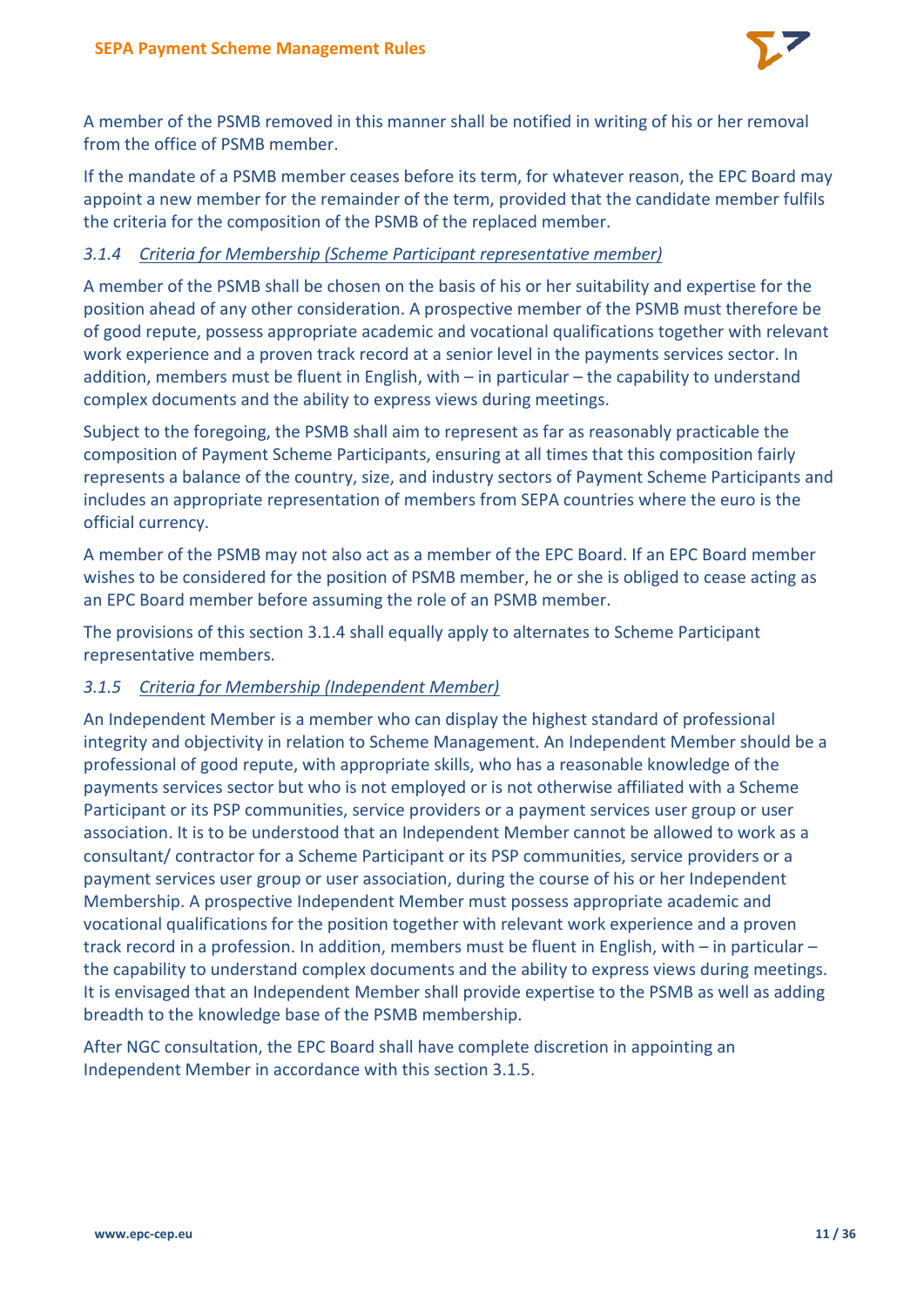

# <span id="page-11-0"></span>*3.1.6 Criteria for Membership (Chair)*

The PSMB Chair shall be an Independent Member chosen on the basis of his or her suitability and expertise for the position ahead of any other consideration. A prospective PSMB Chair must therefore be of good repute, possess appropriate academic and vocational qualifications together with relevant work experience and expertise. In addition, the PSMB Chair shall be fluent in English, with – in particular – the capability to understand complex documents and the ability to preside meetings in English.

The PSMB Chair shall be required to demonstrate a proven track record of leadership in his or her professional field together with relevant management experience.

After NGC consultation, the EPC Board shall have complete discretion in choosing a Chair in accordance with these criteria.

# <span id="page-11-1"></span>*3.1.7 Duties of PSMB Members*

All PSMB Members shall be required to act in accordance with the following general principles:

- each PSMB member shall act in accordance with the provisions of these Rules at all times for the duration of his or her term in office;
- each PSMB member shall owe a duty to act in the best interests of the Schemes with a view to ensuring that the Schemes are administered efficiently, fairly and professionally;
- each PSMB member shall observe the highest standards of integrity, fairness and professionalism at all times;
- as and when arising, each PSMB member is obliged to disclose and manage any conflict of interest, as set out in further detail in Appendix 2;
- each PSMB member agrees to act impartially in fulfilling the obligations of the PSMB, notwithstanding his or her membership of a particular PSP community, industry sector or position of employment. As part of this duty, an PSMB member must be mindful of and refuse any inducements, rewards, or other gifts offered to him or her in the performance of his or her duties, ensuring at all times that he or she acts and is seen to act in accordance with the highest standards of independence and impartiality. PSMB members meeting the PSMB composition criterion of 5% on a consolidated basis shall ensure that the relevant communities are kept up to date on any non-confidential PSMB work items;
- each PSMB member shall endeavour as far as reasonably practicable to carry out his or her duties in the PSMB with reasonable skill, care and diligence; and
- each PSMB member shall abide by the EPC Code of Conduct (EPC212-14).

The provisions of this section [3.1.7](#page-11-1) shall equally apply to alternates to Scheme Participant representative members.

# <span id="page-11-2"></span>*3.1.8 EPC Board Role in Policy of PSMB*

The EPC Board may discuss matters of PSMB policy to ensure that the PSMB is acting within its scope and performing its role in a proper manner. The EPC Board may request the PSMB to revisit a decision which, in the view of the EPC Board, exceeds the PSMB mandate as provided for in the EPC By-Laws and the present Rules or might jeopardise the reputation, the integrity, the proper functioning or the continuity of any of the Schemes. The EPC Board, in its sole discretion, may annul or amend the disputed decision, in the event that the PSMB fails to properly justify or modify its decision.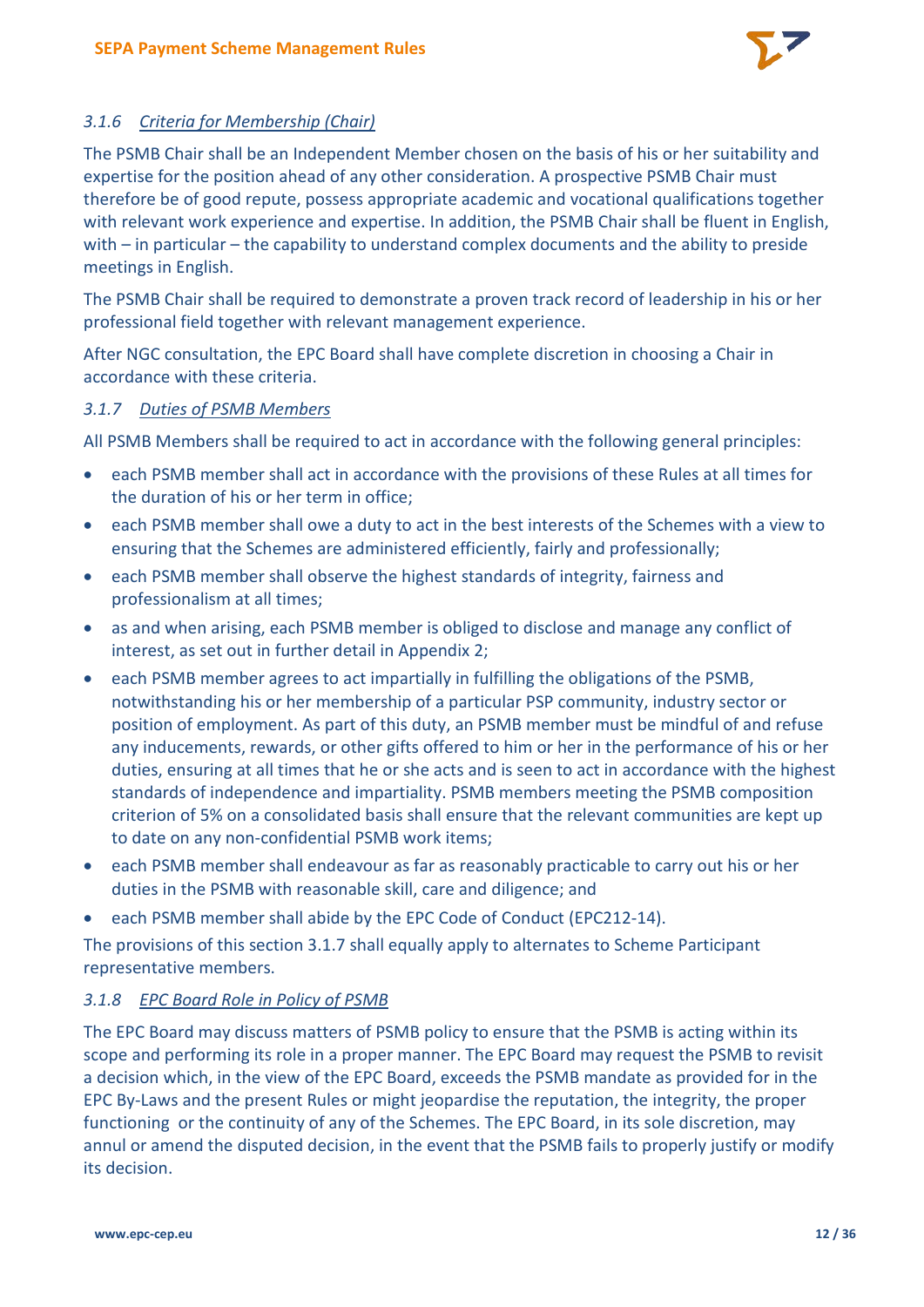

The EPC Board shall be able to raise issues arising from the work of the PSMB in order to discuss policy issues arising in respect of the Rulebooks.

The PSMB shall report to the EPC Board and in particular raise issues relating to the substance or of the operation of the Schemes.

#### <span id="page-12-0"></span>*3.1.9 Meetings of the PSMB*

The PSMB shall meet on a regular basis and not less than 2 times every year. The PSMB may convene more regularly if it is appropriate to do so in the exercise of its duties.

Meetings of the PSMB will be held physically or by telephone, video or web conference if deemed necessary by the PSMB Chair.

The PSMB members shall receive from the Secretariat written notice of the date, time and place of a meeting no less than two (2) weeks before the date of the meeting. The agenda of a meeting and the material documents necessary for the discussion will be sent no less than two (2) weeks before the date of the meeting.

Members of the PSMB are required to make every reasonable effort to attend a meeting convened in accordance with this section. Where a member is unable to attend, he or she must give reasonable notice to this effect to the Chair.

An PSMB member who is unable to attend an PSMB meeting may appoint a proxy from amongst the remaining PSMB members to vote at the meeting on his or her behalf.

An PSMB member wishing to appoint a proxy must give reasonable notice to the Chair in writing. A notice to appoint a proxy may be given either electronically or in paper format.

An PSMB member may not hold a proxy for more than 2 other PSMB members at any PSMB meeting.

The Chair must make every reasonable effort to attend a meeting convened in accordance with this section. Where the Chair is unable to attend in a particular instance, he or she may appoint another independent PSMB member in writing to carry out the functions of the Chair. In such cases, the Chair must notify other members of the PSMB in writing of this temporary appointment.

Minutes of each meeting must be prepared and filed upon approval by the PSMB members.

#### <span id="page-12-1"></span>*3.1.10 Quorum*

The quorum for the meetings of the PSMB is at least 2/3rds of the total membership of the PSMB present either in person or by proxy. Where the quorum is not reached, a further meeting may be called within 30 Calendar Days of the date of the first meeting and this second meeting may properly convene and carry out PSMB business, if more than 50% of PSMB members are present either in person or by proxy and as long as the Chair is present.

#### <span id="page-12-2"></span>*3.1.11 Voting*

Each member of the PSMB shall be entitled to one vote.

In respect of all matters discussed by the PSMB, resolutions may be passed with the approval of 2/3 of those present and voting on the resolution at a validly convened meeting of the PSMB.

On a vote, a member of the PSMB must disclose and manage any conflict of interest that exists or that might reasonably be expected to arise in accordance with Appendix 2.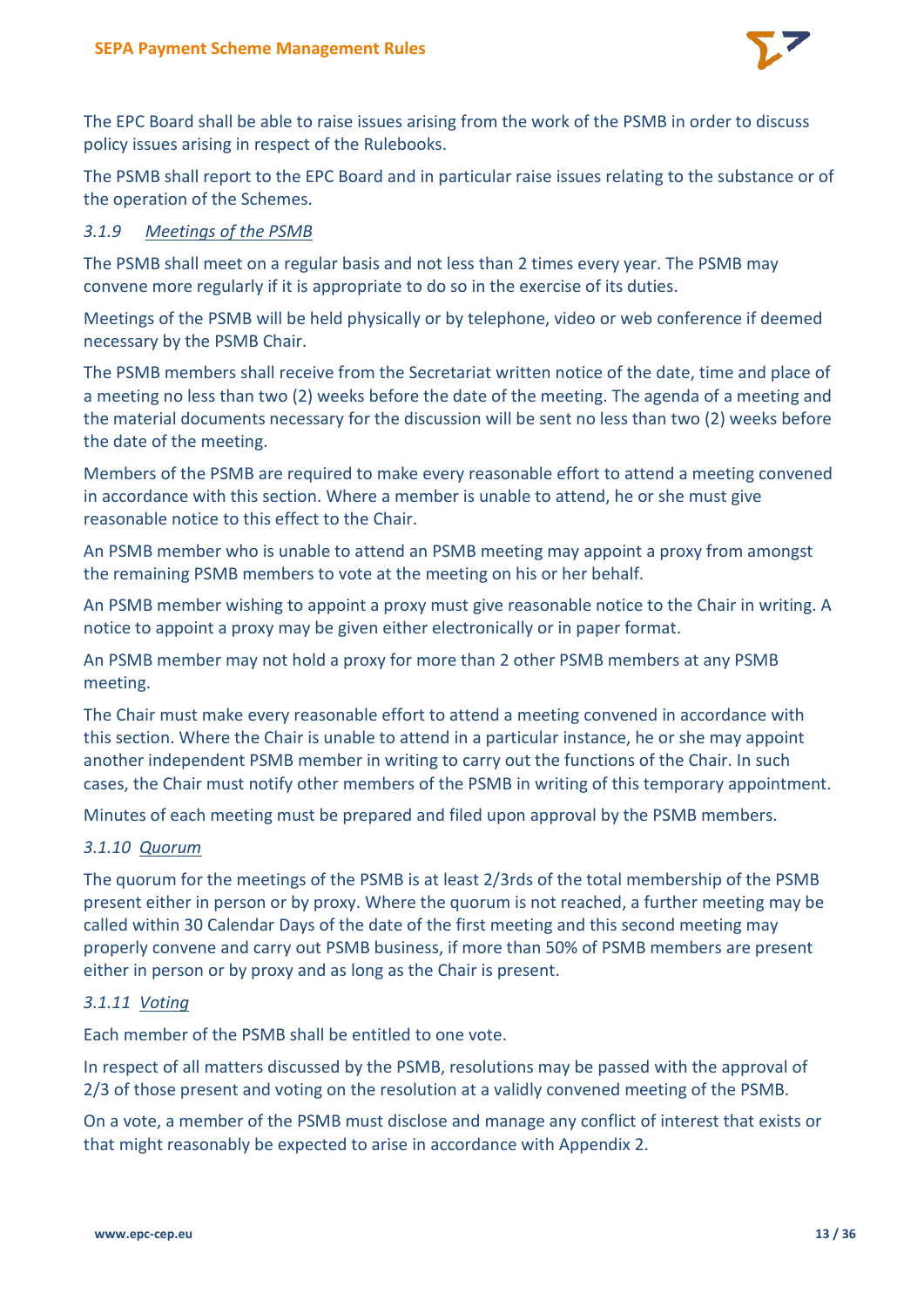

# *3.1.11.1 Voting by written procedure*

In exceptional cases and when the urgency of the matter so requires, the PSMB may take decisions by a written procedure. To that effect, the Chair, with the assistance of the Secretariat, shall send via regular mail or via any other means of written communication (including e-mail) which he/she deems fit, the proposed decision(s) to all PSMB members. The communication shall be accompanied by an explanation prepared by the Chair setting forth the reasons which have led to the use of the written procedure, the deadline for the vote as well as the context of the proposed decision(s).

The proposed decision(s) shall be deemed adopted, if within fourteen (14) calendar days after being sent, the number of, and votes attached to, the duly completed communications returned to the Secretariat by the PSMB members is sufficient to meet the quorums and voting requirements set forth in the present Rules.

Votes in favour, against and abstentions shall be recorded separately by the Secretariat. Results of the vote must be communicated to all PSMB members by the Secretariat within two (2) working days of the close of voting.

The decisions taken via the written procedure shall have the same legal force as the decisions taken at an PSMB meeting.

Upon request by any PSMB member submitted to the PSMB Chair within 5 calendar days from the sending to the PSMB members of the written communication including the proposed decision(s), the PSMB Chair may agree to hold an PSMB meeting by telephone in accordance with these Rules in order to provide an opportunity for additional clarifications and for a debate on the decision item(s) that was (were) proposed to be subject to the written voting procedure. In such a case, the proposed decision(s) shall be subject to approval at the telephone PSMB meeting as convened by the PSMB Chair.

# <span id="page-13-0"></span>*3.1.12 Nominating Process*

The nomination of candidates for the position of PSMB member shall be carried out by the EPC Board. The NGC shall recommend suitable candidates for this position to the EPC Board in accordance with its role, as set out in Article 9.1 of the EPC By-Laws.

Subject always to the criteria set out in [3.1.4](#page-10-0) – [3.1.6,](#page-11-0) the EPC Board shall endeavour to ensure that the composition of the PSMB reflects a balanced composition of Payment Scheme Participants, bringing together a fair representation of the country, size and industry sectors of Payment Scheme Participants, including an appropriate representation of members from SEPA countries where the euro is the official currency.

The NGC shall provide a list of candidates for the position of PSMB member to the EPC Board at least two weeks in advance of an EPC Board meeting. This list shall include a summary of the candidates' qualifications for the position. The NGC should only include details of suitable candidates on such a list.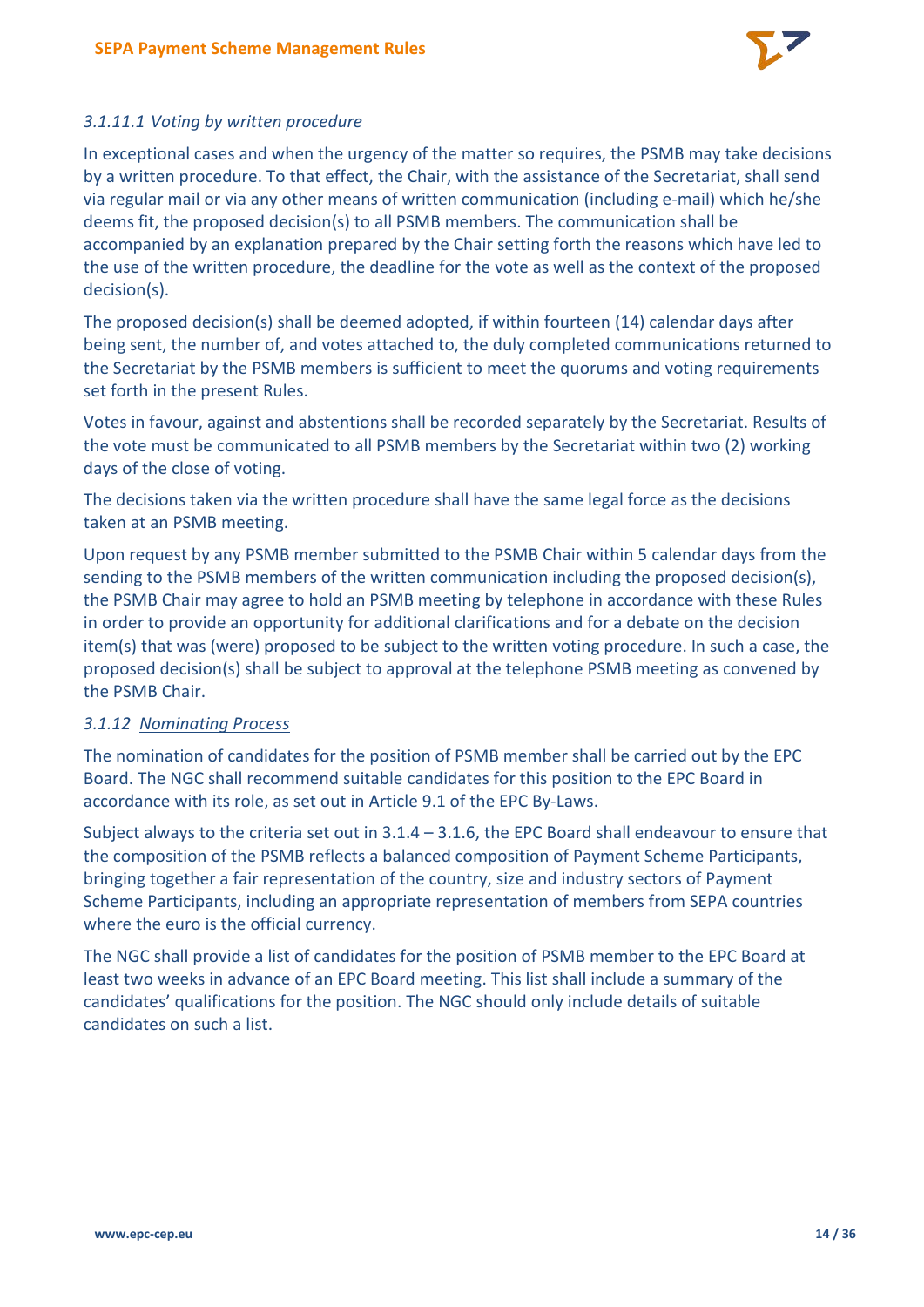

The EPC Board shall approve suitable candidates, subject to endorsement of the list of Scheme Participant representative members by the Payment Scheme Participants Assembly. The Scheme Participant representative members' list shall be deemed to be endorsed, unless more than 50% of the voting Payment Scheme Participants has voted against it (voting quorum), and at least 50% of Payment Scheme Participants have expressed their vote (participation quorum). In such case, the NGC shall provide a new list of candidates to the EPC Board, in accordance with the aforementioned procedure. In the interim, the existing PSMB members' term shall be extended until a new list of candidates has been endorsed by the Payment Scheme Participants Assembly and approved by the EPC Board.

The NGC may not recommend and the EPC Board may not appoint a candidate to the position of PSMB member, or propose his or her name to the EPC Board, if the candidate is in a situation of judicial administration, or bankruptcy, judicial reorganisation, dissolution or liquidation, or is subject to insolvency proceedings of a similar nature under the laws of any jurisdiction.

The NGC may not recommend and the EPC Board may not appoint a candidate to the position of PSMB member, or propose his or her name to the EPC Board, if there are reasonable grounds to believe that such a candidate is a person of ill-repute who may bring the PSMB and the Schemes into disrepute.

#### <span id="page-14-0"></span>*3.1.13 Role of the Secretariat*

The Secretariat shall provide secretarial and administrative support to the PSMB.

The Secretariat shall be responsible for referring issues arising in respect of payment Scheme Management to the PSMB, as necessary.

#### <span id="page-14-1"></span>*3.1.14 Information Service*

The Secretariat shall be responsible for administering an information service on SEPA payment Schemes. The information service shall be open to everyone. Requests for information to the information service shall be in written format only, either by letter, fax or email.

The information service shall endeavour to respond to requests for information within 30 Business Days from the date of receiving the request for information.

#### <span id="page-14-2"></span>*3.1.15 Additional Optional Services ("AOS")*

The following principles will apply to AOS:

- 1. All AOS must not compromise interoperability of the Schemes nor create barriers to competition. The PSMB should deal with any complaints or issues concerning these requirements brought to its attention in relation to compliance with the Rulebooks as part of its normal procedures.
- 2. AOS are part of the market space and should be established and evolve based on market needs. Based on these market needs, the EPC may incorporate commonly used AOS features into the Schemes through the SEPA Schemes change management processes.
- 3. There should be transparency in relation to community AOS. In particular, details of community AOS relating to the use of data elements present in the ISO 20022 message standards (including any community usage rules for the SEPA core mandatory subset) should be disclosed on a publicly available website (in both local language(s) and English).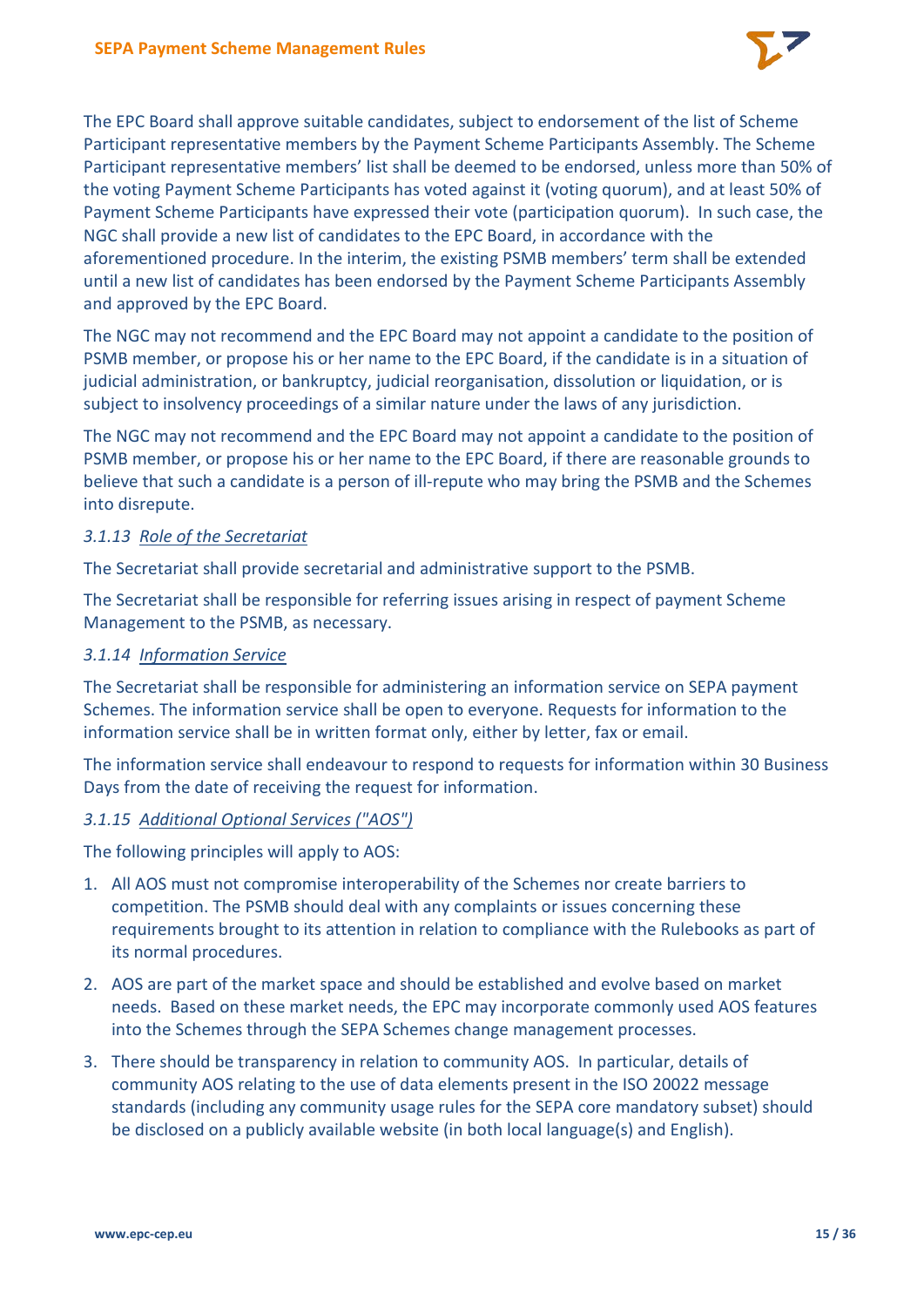

The PSMB may receive complaints from Payment Scheme Participants in relation to the operation of community AOS in respect of the above principles. The PSMB will strive to resolve the issue in an amicable way. If no solution can be found, the PSMB may refer the complaint to the DRC, which will deal with it in an appropriate way, in accordance with the DRC Mandate.

# <span id="page-15-0"></span>*3.1.16 Expenses*

Independent Member(s) of the PSMB shall be entitled to claim reasonable expenses. The PSMB Independent Member(s) shall also be able to claim an annual representation allowance. Amounts payable may be subject to Belgian tax law, including but not limited to Belgian withholding tax, as applicable; the EPC cannot be held responsible for the fulfilment of any tax obligations of the Independent Member(s).

# <span id="page-15-1"></span>*3.1.17 Record Keeping*

The Secretariat shall keep a record of all agendas and minutes of meetings of the PSMB. Records may be held in either paper or electronic format. The PSMB shall in its absolute discretion decide whether these minutes and related documentation may be made publicly available on the EPC Website or on the internal extranet of the EPC.

# <span id="page-15-2"></span>**3.2 Definition of Administration Role**

# <span id="page-15-3"></span>*3.2.1 Role of the Secretariat*

The Secretariat is responsible for performing the administration function of SEPA Scheme Management (i.e. the adherence process for becoming a Participant in the payment Schemes).

The Secretariat shall regularly update the PSMB on its activities in this context.

# <span id="page-15-4"></span>*3.2.2 Rules for Adherence*

# *Eligibility for Participation in payment Schemes*

In order to be eligible to participate in the payment Schemes, each applicant must satisfy the eligibility criteria set out in Chapter 5.4 of the payment Scheme Rulebooks.

The Secretariat shall accept any applicant that fulfils the criteria set out in Chapter 5.4 of the payment Scheme Rulebooks and will only reject applications on the basis of failure to meet these criteria.

# *3.2.2.1 Rules for Adherence by an Entity in a Group/Decentralised Structure*

Each legal entity that seeks to adhere to a payment Scheme must agree to accept the rights and obligations of a Scheme Participant in relation to the relevant Scheme. Upon admission to a Scheme, the adhering legal entity shall assume all of the rights and responsibilities arising from admission to a Scheme.

A subsidiary entity or affiliate of an adhering entity, i.e. each entity that has a separate and distinct legal personality within the adhering entity's group or organisational structure, must adhere separately from a parent or group entity. A subsidiary or affiliate shall be a Scheme Participant in its own right and shall assume all the rights and responsibilities arising from admission to a Scheme.

A branch of an adhering entity, i.e. an entity that does not have separate legal personality, whether located in the jurisdiction of the adhering entity or in another SEPA jurisdiction, shall be deemed to be legally part of the adhering entity and able to carry out SEPA transactions in accordance with the payment Scheme Rulebooks.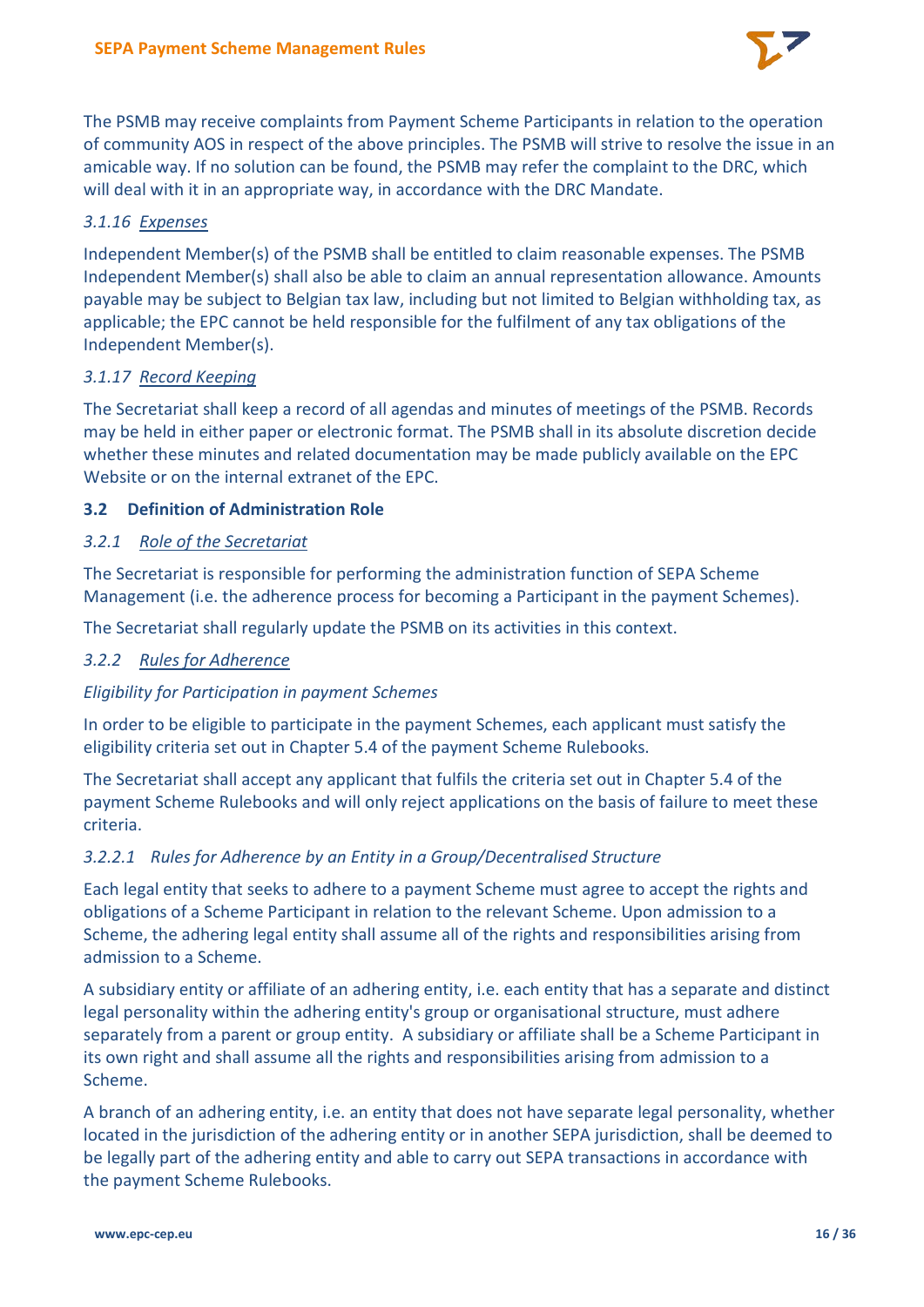

# *3.2.2.2 Rules for Signing the Adherence Agreement*

An entity may sign the Adherence Agreement on its own behalf. Alternatively, an entity may give legal authority to an agent to sign the Adherence Agreement on its behalf (for example, an agent could be a parent company, another adhering entity or PSP association). An entity that appoints an agent to sign the Adherence Agreement on its behalf must ensure that the agent is given the necessary legal authority to sign. An agent must demonstrate that it possesses the legal authority to bind an adhering entity in accordance with the local law of the entities involved. An agent signing the Adherence Agreement on behalf of other entities must demonstrate by way of legal opinion of external or internal legal counsel in a form specified by the EPC that it possesses the requisite legal authority to bind such entities.

This provision permits members of a PSP community to adhere to a payment Scheme at the same time by nominating an agent to complete the Adherence Agreement in respect of each member. Similarly, a parent company may sign an Adherence Agreement in respect of some or all of its subsidiaries and an entity in a group or de-centralised structure may sign an Adherence Agreement in respect of each of the other entities in the group or de-centralised structure. In each case, an entity signing the Adherence Agreement that acts as an agent on behalf of another must show that it possesses the legal authority to do so.

# *3.2.2.3 National Adherence Support Organisation ("NASO")*

The EPC has, in conjunction with a national PSP community, identified one or more NASOs in respect of each SEPA community. A NASO is responsible for providing basic guidance on the adherence process and on adherence applications through a helpdesk, for liaising with the Secretariat in respect of an application (as requested by the applicant) and for such other tasks as the EPC may request it to perform from time to time. A NASO also carries out a basic preliminary review of an adherence application, if requested by the applicant to do so. The EPC publishes a list of NASOs on the EPC Website. A NASO could be a national PSP association(s) or a regulatory body, which has agreed to conduct the task on behalf of the national community.

# *3.2.2.4 Becoming a Scheme Participant*

An application to become a Scheme Participant in one or more payment Schemes shall be made using the form of Adherence Agreement set out in the official Adherence Guide an example of which is in Annex 1 of each of the payment Scheme Rulebooks.

An application shall be accompanied by a legal opinion in the form specified by the EPC provided by either internal or external counsel on the capacity and authority of the applicant to become a Scheme Participant in one or more of the payment Schemes.

The application for adherence shall be finally submitted to the Secretariat. Except as otherwise indicated in section [3.2.2](#page-15-4) of these Rules, before submitting the application, an applicant must consult with the relevant NASO for preliminary guidance on eligibility and documentation involved in the adherence process.

The Secretariat uses reasonable efforts to send a written acknowledgement of receipt of the application to the applicant within 10 Business Days of receiving the application.

The Secretariat shall use reasonable efforts to determine the application within 60 Calendar Days of receiving the application. In the event that the Secretariat requires more time to arrive at a determination, it shall notify the applicant as soon as it is reasonably practicable to do so.

The Secretariat may request the applicant to provide such additional information as may be required in the course of determining the application.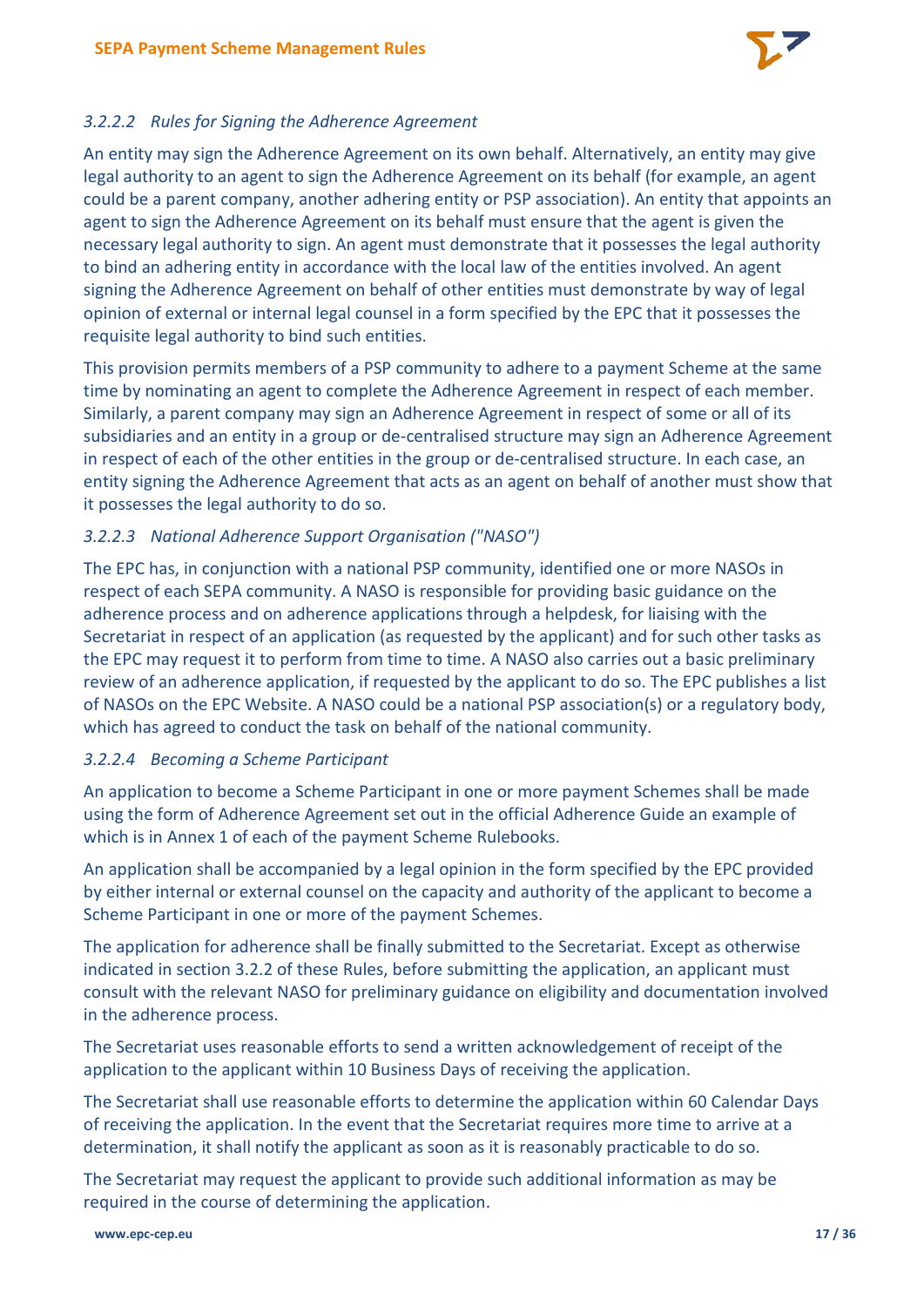

In the course of determining the application, the Secretariat may take into consideration views expressed by national regulators (this term extends to include such bodies as insolvency officers, law enforcement authorities and local courts).

In the case of a successful application, the applicant or its agent will receive a written notification of admission to a Scheme. The applicant becomes a Scheme Participant and becomes subject to the Rulebooks on one of the Admission Dates agreed by the PSMB and published on the EPC Website or, where requested by the applicant and agreed by the Secretariat, on a deferred Admission Date specified by the applicant in advance to the Secretariat. The Secretariat may send the written notification to the applicant in paper or electronic format.

When an applicant for participation in one of the payment Schemes fails to satisfy the eligibility criteria set out in chapter 5.4 of the Rulebooks, the Secretariat may decide to request the applicant to provide additional information, or to reject the application. When an existing Scheme Participant fails to satisfy the eligibility criteria set out in chapter 5.4 of the Rulebooks, the Secretariat will make a recommendation to the DRC, which may decide to request the existing Scheme Participant to provide additional information, or to terminate its participation to the relevant Scheme in accordance with the provisions of the DRC Mandate.

The Secretariat will, on a regular basis, and at least four times per year, report in writing on the adherence applications received and accepted to the PSMB. It will also report or seek guidance and advice on any particular issue encountered when performing its activities.

# <span id="page-17-0"></span>*3.2.2.5 Register of Payment Scheme Participants*

The Secretariat shall maintain a separate register of Payment Scheme Participants for each of the payment Schemes. The register shall contain the name, contact address and other details determined by the EPC in respect of the Scheme Participant.

The registers shall be updated by the Secretariat regularly as specified in the relevant schedule published on the EPC Website.

If the Scheme Participant changes its details, so that the register does not carry accurate data in respect of the Scheme Participant, the Scheme Participant shall notify the Secretariat as soon as it is reasonably practicable to do so. For those Participants which are part of a 'group' as described in sectio[n 7.1](#page-31-1) of these Rules, such notification can be provided by the parent undertaking or the central body of the corresponding group or grouping. It is the responsibility of the Scheme Participant to ensure that the Secretariat is provided with information in relation to the Scheme Participant that is accurate and up-to-date at all times.

In the event of Payment Scheme Participants no longer being able to pay their debts as they fall due, becoming insolvent or having ceased to exist (each an Event of Default), the Secretariat may decide to rectify the register of Payment Scheme Participants after verification of such event with the relevant national regulator or national authority. The failure of a Scheme Participant to pay the fees mentioned in sectio[n 1.4](#page-7-0) of these Rules shall constitute an Event of Default for the purposes of this section [3.2.2.5,](#page-17-0) on the basis of which the EPC may, at its sole discretion and upon notice by registered mail, temporarily or permanently suspend the entry of the Scheme Participant in the register(s) of the relevant Scheme(s), as of the first following register update publication, but not earlier than 30 calendar days after the issuance of such notice of suspension.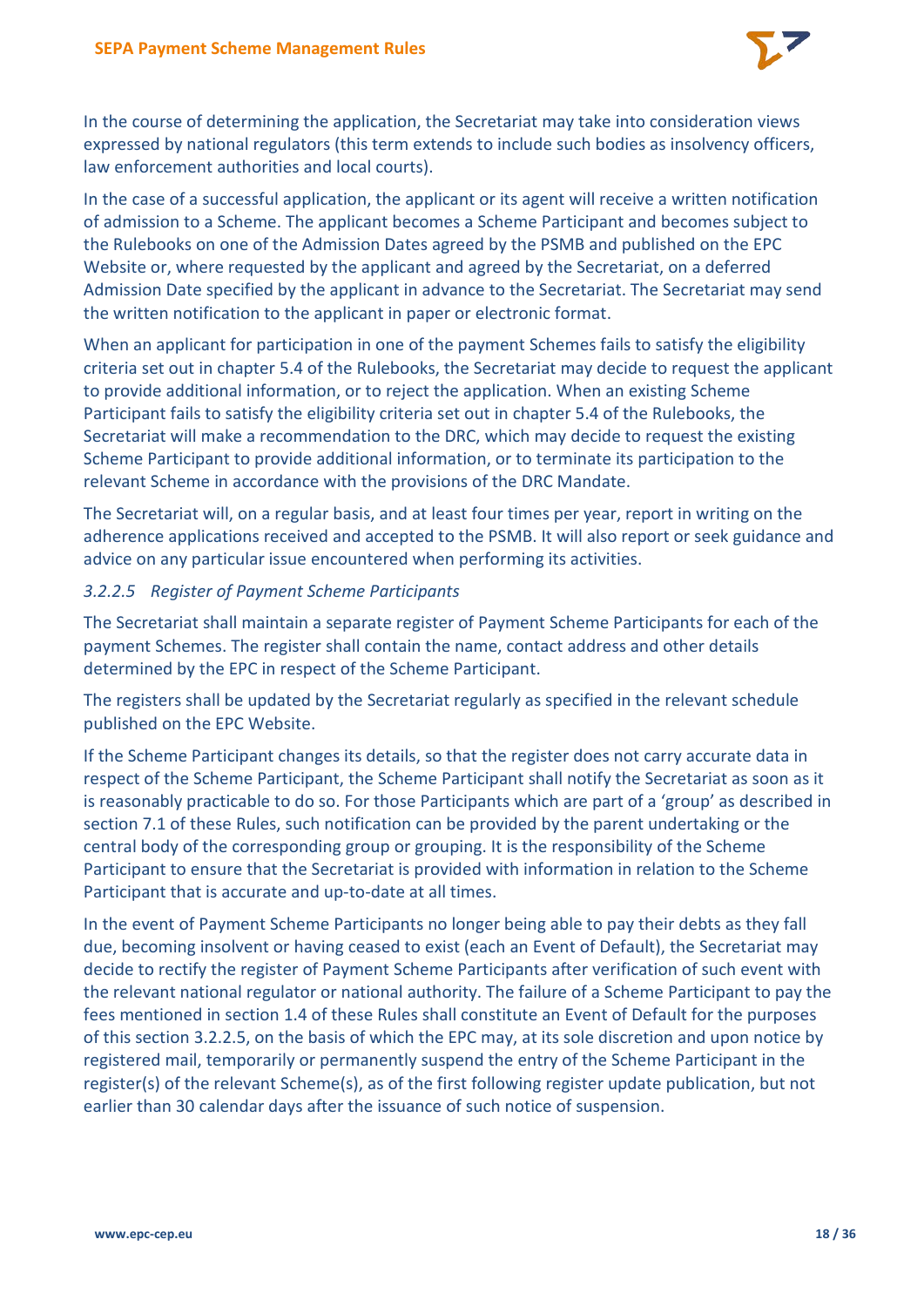

The public part of the register, containing the Participants' BIC code, name, address, operational readiness date and Scheme leaving date (if applicable), may be accessed and searched through a website of the EPC, available to all users. The register is not an operational database in respect of Scheme usage. Any operational data needed by Payment Scheme Participants in relation to other Payment Scheme Participants shall be supplied outside of the Schemes.

#### <span id="page-18-0"></span>*3.2.2.6 Unsuccessful Applications*

The Secretariat may reject an application for participation in one of the Schemes if an applicant fails to satisfy the eligibility criteria set out in chapter 5.4 of the Rulebooks.

Where an application is rejected, the Secretariat shall provide the applicant with a written notification setting out the reasons for rejecting the application.

An applicant may not re-apply to become a Scheme Participant until 3 months after the determination of its application by the Secretariat or after a determination in an appeal begun in accordance with these Rules or after a final determination of a tribunal or court responsible for determining the case.

#### *3.2.2.7 Complaints regarding unsuccessful applications*

An applicant whose application for participation in one or more of the Schemes has been rejected may file a complaint with the DRC for a re-consideration of its application. A complaint notice in such cases must be filed within 21 Calendar Days of the applicant receiving a notification of rejection of its adherence application. The complaint notice must include a copy of the adherence application together with a copy of the written notification supplied to the applicant under section [3.2.2.6](#page-18-0) and any other information required by the DRC. The complaint shall be determined in accordance with the relevant provisions of the DRC Mandate.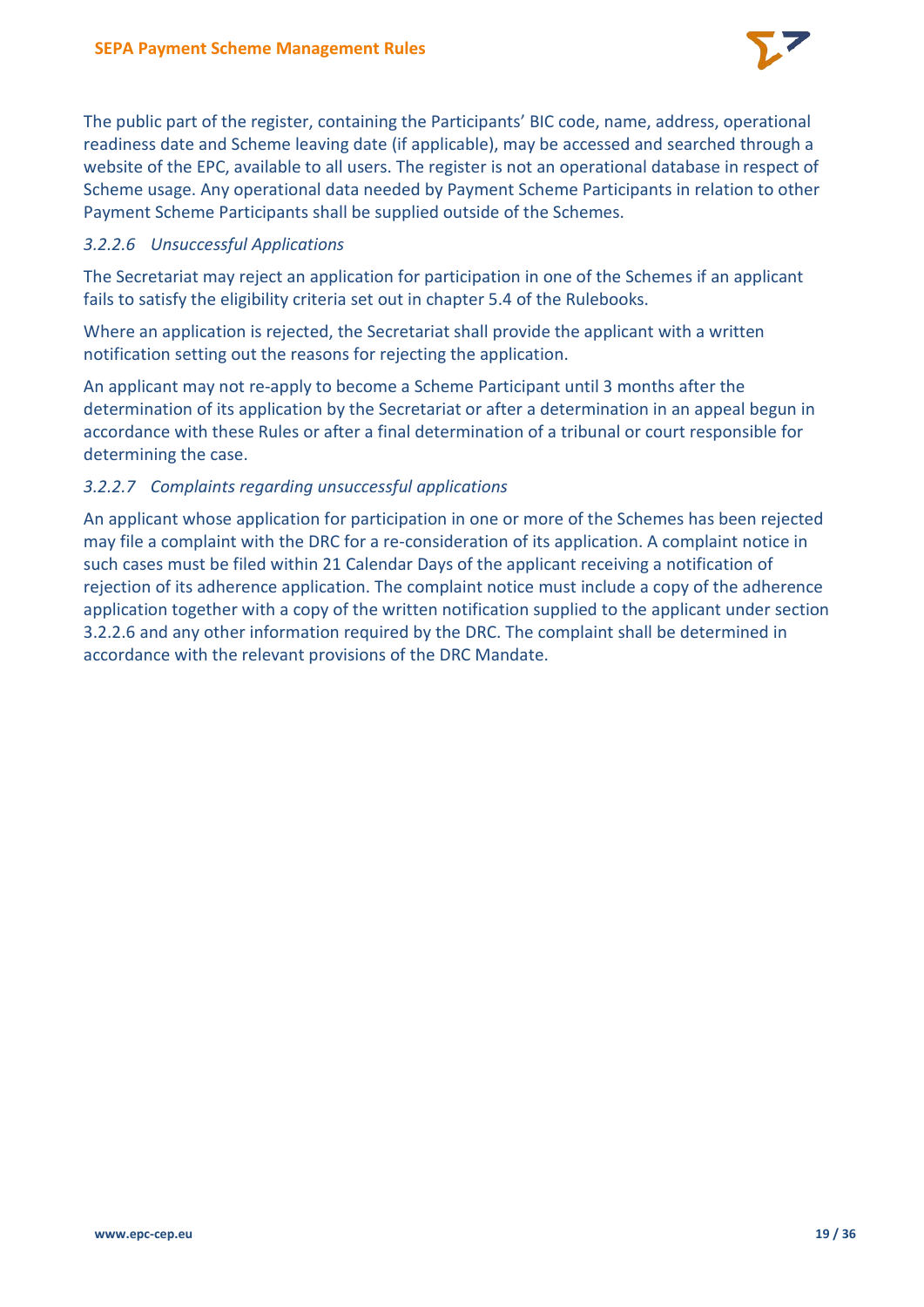

#### <span id="page-19-0"></span>**4. Maintenance and Evolution**

#### <span id="page-19-1"></span>**4.1 Change Management Process**

#### <span id="page-19-2"></span>*4.1.1 Change Management - Guiding Principles*

It is a key objective of the EPC that the Schemes are able to evolve with an evolving payment services market. To meet the demands of the Payment Scheme Participants and stakeholders including end-users and PSP communities, the Schemes shall be subject to a change management process that is structured, transparent and open, governed by the rules of the management and evolution function of SEPA Scheme Management.

The key principles underpinning change management are the following:

- Innovation the Schemes shall be open to innovative proposals to improve delivery of the Schemes in order that the Schemes are competitive, efficient and able to benefit from the latest developments in payments technology.
- Compliance with applicable legislation and regulation the Schemes shall be and remain at all times in compliance with the relevant Belgian and EU legislation and with any relevant regulatory requirements.
- Transparency the change management process shall be transparent and open so that changes implemented into the Schemes are carefully considered and scrutinised. Establishing open channels for Payment Scheme Participants, end-users and suppliers to propose changes is a key aim of change management.
- Impact analysis proposals for change are supported, where appropriate, by a careful analysis evaluating its impact on the Customer-to-PSP, the PSP-to-PSP and the PSP-to-Customer domains to ensure that changes implemented into the Schemes are viable.
- Development of SEPA the Schemes are seen as an important platform for Payment Scheme Participants to develop SEPA-enabled products and services that allow both end-users and Payment Scheme Participants to take advantage of the development of and investment in SEPA.

#### <span id="page-19-3"></span>*4.1.2 Change Management - Terminology*

The change management process shall involve ideas for changes being formulated as follows:

**Change Request** - A Change Request denotes any concrete and comprehensible proposal for making a change to the Schemes which is to be presented along with a substantiated reasoning on why and how it concerns the Initiator (or the stakeholders it is representing). A Change Request may be devised by any individual or organisation that is able to claim a legitimate interest in this change management process and is submitted to the Secretariat in accordance with these Rules.

**Initiator** - Refers to an individual or organisation that submits a Change Request in accordance with these Rules.

**PSEMWG Recommendation** - The Payment Scheme Evolution and Maintenance Working Group (PSEMWG) is in charge of analysing the Change Request. Following its analysis, the PSEMWG makes a Recommendation about the Change Request. Both the Change Request and the related PSEMWG Recommendation will be submitted for a Public Consultation.

**Public Consultation Document** - The PSEMWG consolidates all received Change Requests in accordance with these Rules and its Recommendation on each Change Request in a Public Consultation Document.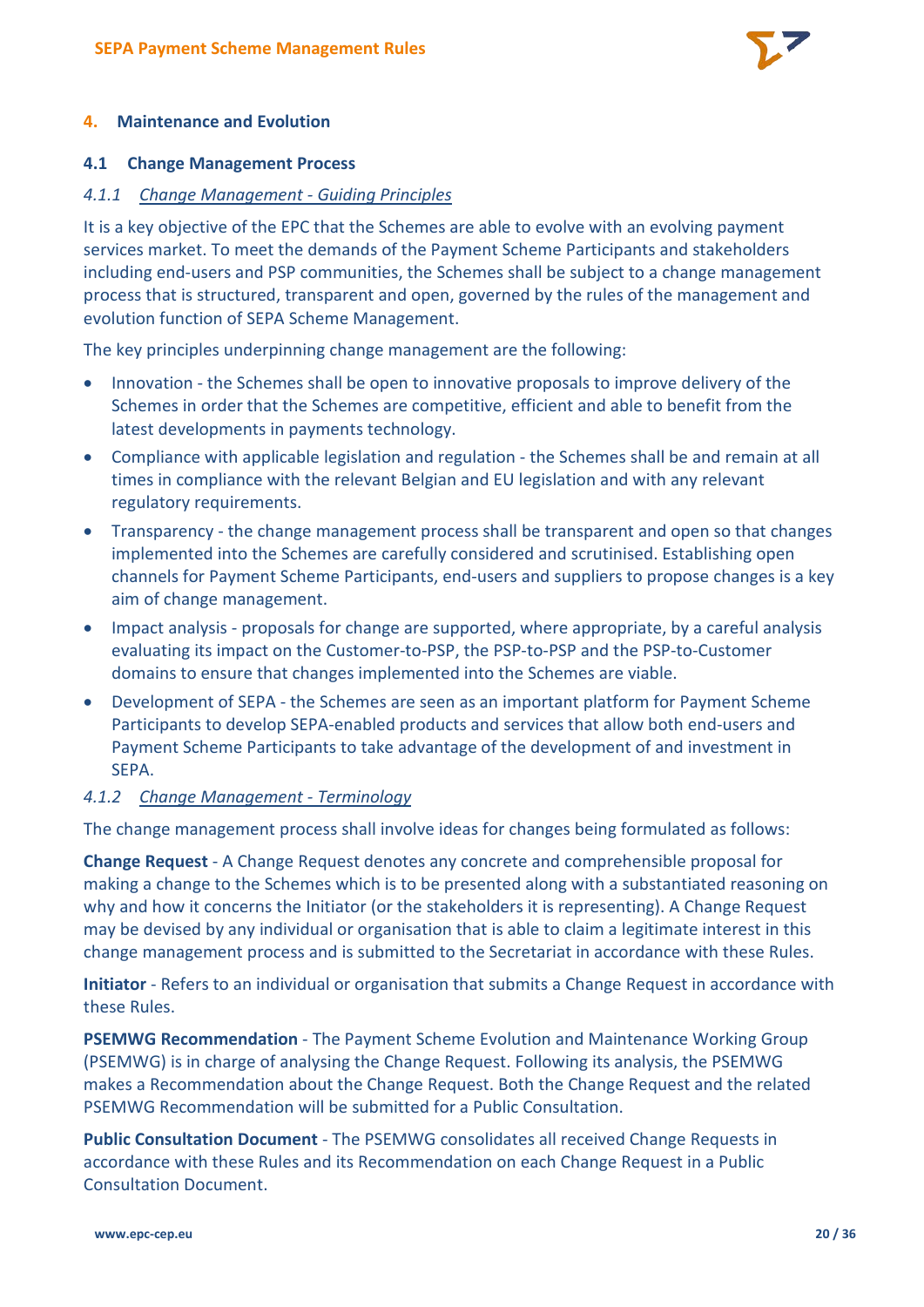

**Public Consultation** - The Public Consultation starts with the publication of the Public Consultation Document on the EPC Website. Payment Scheme Participants and Stakeholders have the opportunity to comment on the Change Requests and related PSEMWG Recommendations described in the Public Consultation Document.

**Change Proposal** – The PSEMWG formulates a Change Proposal based on the outcome of the Public Consultation on the Change Requests and the related PSEMWG Recommendations.

Where the Change Request proposes to modify the Rulebooks and any related documentation, a Change Proposal shall include a mark-up of the Rulebooks and any related documentation to show the proposed amendments to be made to the Rulebooks and related documentation when the change would be implemented.

**Change Proposal Submission Document** - The PSEMWG makes the Change Proposal Submission Document which is a consolidation of the Change Requests, the related non-confidential comments received from the contributors during the Public Consultation and the related Change Proposals.

The Change Proposal Submission Document also indicates that each stage of the change management process has been completed.

# <span id="page-20-0"></span>*4.1.3 Role of PSMB and Payment Scheme Evolution and Maintenance Working Group*

The management and evolution function of SEPA Scheme Management shall be performed by the PSMB supported by the PSEMWG.

The PSMB shall formulate proposals to and interact with stakeholders and end-users on the evolution of the SEPA Schemes and implement changes, taking into account the overall strategy and policy goals of SEPA and the EPC, identifying key needs and finding appropriate solutions.

The PSMB shall be supported by the PSEMWG. The PSEMWG is the co-ordination and administration body for change management whose role involves liaising with Initiators, reviewing Change Requests, formulating Change Proposals and guiding these through the change management process. The PSEMWG shall operate in accordance with its terms of reference. The Chair of the PSEMWG, who may or may not be a member of the PSMB, shall be invited to attend all PSMB meetings.

# <span id="page-20-1"></span>*4.1.4 Submission of Change Requests to the Secretariat*

A Change Request as described in section [4.1.2](#page-19-3) shall be submitted to the Secretariat in accordance with the rules set out in this section. Change Requests shall be submitted in all cases in accordance with a format which will be published for this purpose on the EPC website.

The Initiator needs to substantiate the interests it represents (e.g., a specific institution, an association of institutions at national or at SEPA-level) in order that the PSEMWG and any contributor during the Public Consultation can understand the potential impact of the change request on the concerned Scheme Participant or stakeholder.

It is recommended that different individuals or organisations representing as a whole a specific stakeholder community at national and/or at SEPA level through e.g., an association or a representative body, agree first on a **joint** Change Request on that stakeholder community level and then submit it to the Secretariat. Such a joint Change Request will ease the Change Request review process for the PSEMWG prior to the Public Consultation and for the contributors when analysing the Change Requests during the Public Consultation.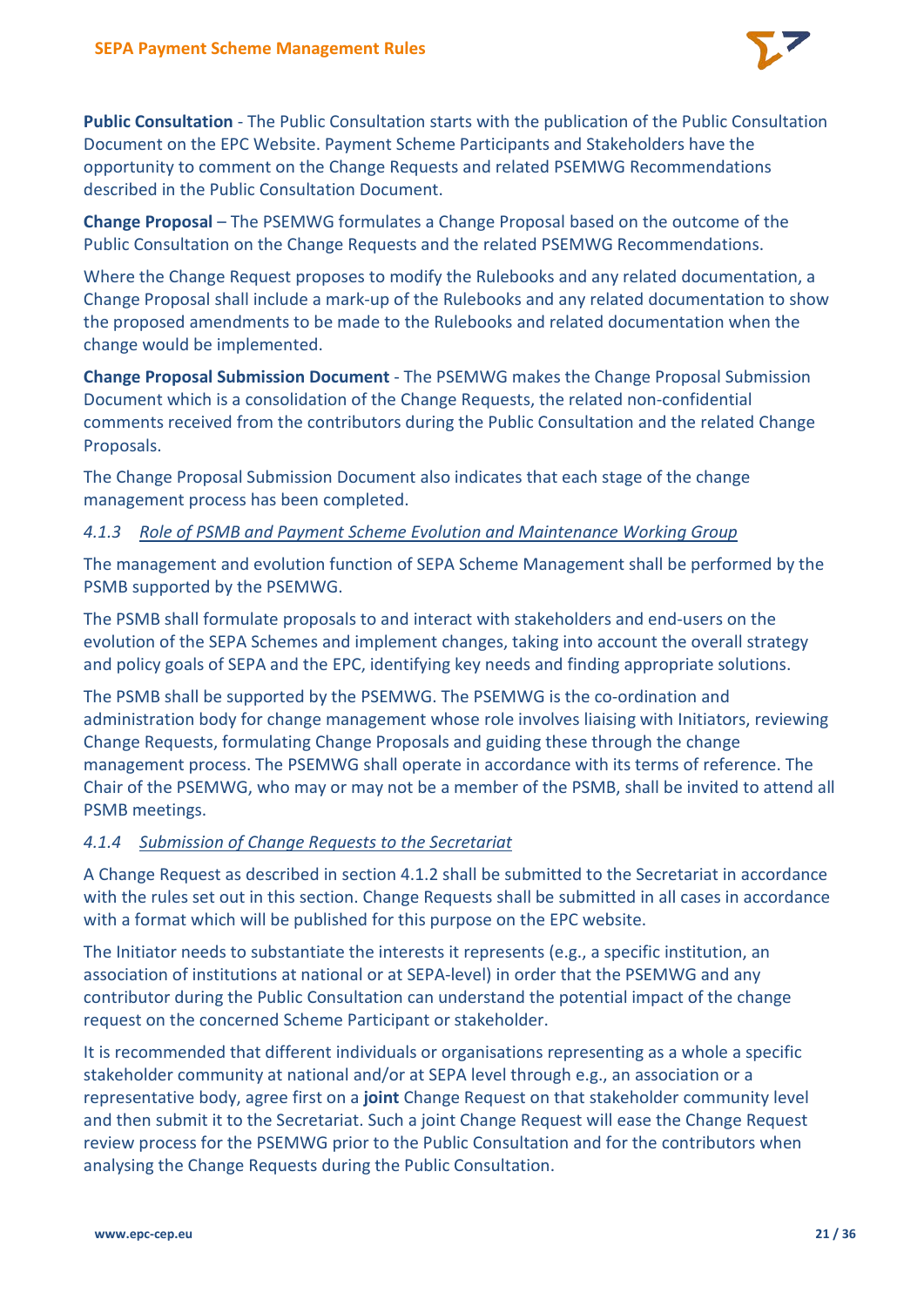

It is recommended that the Initiator supports the Change Request, where appropriate, with an impact analysis (set out in chapter [5](#page-29-0) of these Rules). Such an impact analysis emphasizes the merits of the Change Request and can influence the formulation of the PSEMWG Recommendation on the Change Request prior to the start of the Public Consultation and the opinion of the contributors when analysing the Change Requests during the Public Consultation.

# <span id="page-21-0"></span>*4.1.5 Acknowledgement of Receipt of a Change Request*

The Secretariat shall acknowledge receipt of the Change Request to the Initiator within 21 Calendar Days of receiving the Change Request. An acknowledgement of receipt does not imply that a Change Request has been accepted but only that the Change Request has been received.

#### <span id="page-21-1"></span>*4.1.6 Consideration of a Change Request*

The PSEMWG shall analyse (a) whether the change as suggested in a Change Request falls within the scope of the Scheme and (b) whether the change proposed by the Change Request is a Minor Change or a Major Change.

In respect of (a), as part of this analysis, the PSEMWG shall consider the change proposed by a Change Request in accordance with the following broad criteria:

- the change presents a case for wide SEPA market-acceptance;
- the change is sufficiently concrete
- the change is feasible to implement; and
- the change must not compromise SEPA-wide interoperability of the Schemes or the integrity of the Schemes.

In respect of (b), the PSEMWG shall assess whether a Change Request proposing a change can be defined as a Minor Change or a Major Change.

A Minor Change is a change of an uncontroversial and usually technical nature that facilitates the comprehension and use of the Rulebooks. Clarifications of existing rules shall not be deemed to affect the substance of the Rulebooks or the Schemes and will therefore be a Minor Change. Examples of such changes include corrections of spelling mistakes, grammatical corrections, or minor adjustments to technical standards in the Rulebooks to take account of upgrades. More information about the process for Minor Changes are set out in section [4.3](#page-26-2) of these Rules.

A Major Change by contrast is a change that affects or proposes to alter the substance of the Rulebooks and the Schemes. Examples of such changes include the addition or development of new technical standards, proposals for new services to be offered in the Schemes, or changes affecting policy. Any change to chapters 5 and 6 of the Rulebooks shall always be a Major Change. Changes that are classified as Major Changes are approved through detailed consultation, as set out in section [4.2](#page-22-1) of these Rules.

Any change to the Rules shall not be counted as Minor Change. Such Change Requests shall be submitted first to the EPC Legal Support Group (LSG) for its advice. The Change Request and the related LSG advice are then presented to the PSMB for a first assessment unless the Change Request was initiated by the PSMB itself. Any decision to integrate or not to integrate a Change Request for change to the Rules into the Public Consultation Document must be endorsed by both the PSMB and the EPC Board.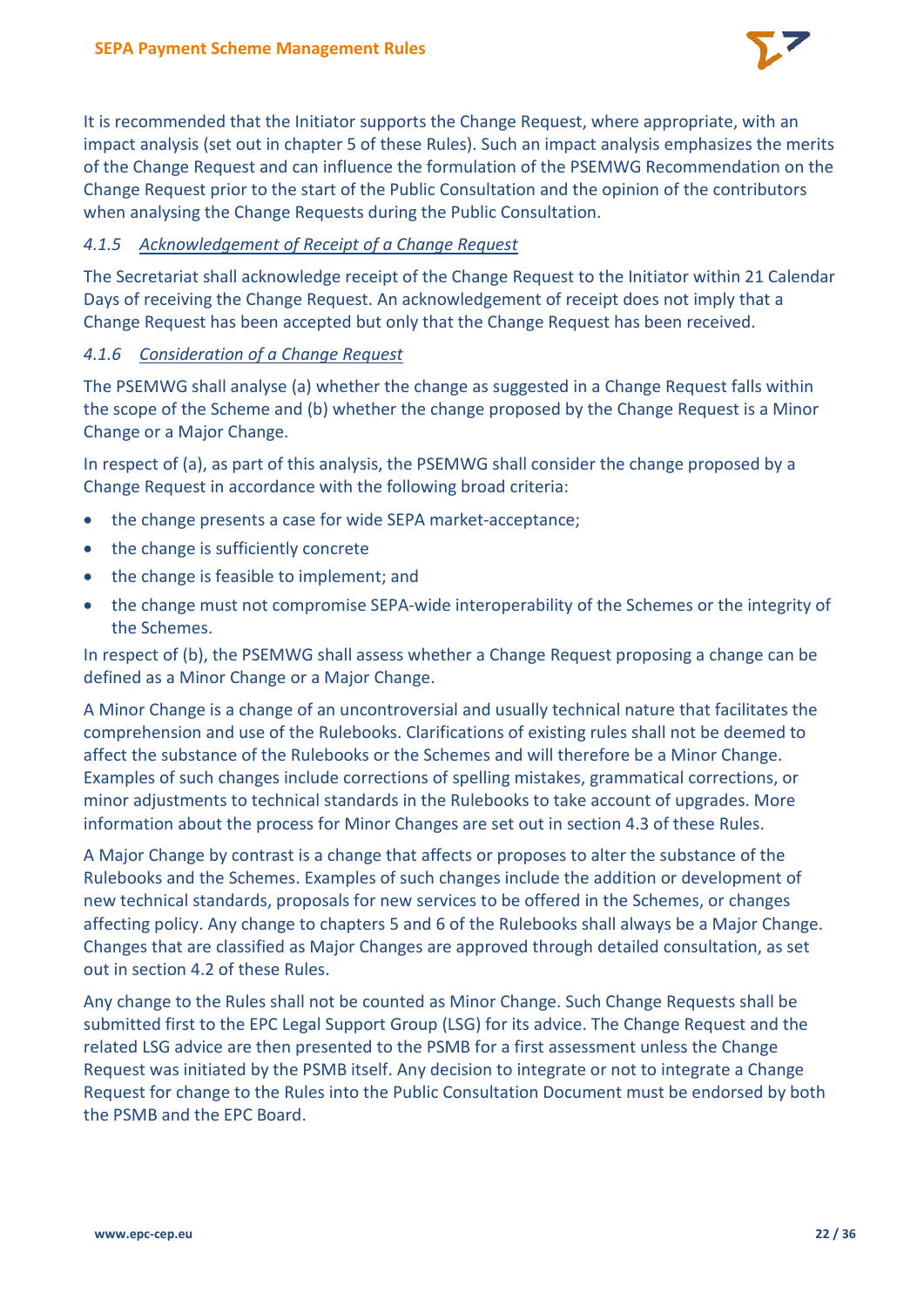

# <span id="page-22-0"></span>*4.1.7 Publication of Change Requests*

All Change Requests that comply with the published EPC template for Change Requests and with the sectio[n 4.1.4](#page-20-1) of these Rules shall be submitted for Public Consultation. The PSEMWG shall provide the Initiator with a written response before the start of the Public Consultation indicating the reasons in the event that a Change Request cannot be considered for the Public Consultation.

# <span id="page-22-1"></span>**4.2 Process for Major Rulebook Changes**

# <span id="page-22-2"></span>*4.2.1 Preparation of PSEMWG Recommendation*

Once a Change Request from the Initiator has been classified as a Major Change by the PSEMWG, the PSEMWG is responsible for analysing in detail the submitted Change Request (and if provided the related impact analysis) and for preparing its Recommendation for the Public Consultation.

The analysis of the PSEMWG will also indicate if the Change Request meets the criteria set out in sectio[n 4.1.6](#page-21-1) of these Rules. The PSEMWG may ask the Initiator to provide an impact analysis to demonstrate the potential of the Change Request.

The PSEMWG will determine whether any Change Request which includes a request for expedited implementation in accordance with section [4.2.7](#page-25-2) of these Rules on grounds that the proposed change constitutes a non-operational change, does indeed qualify as such. If the PSEMWG is satisfied that a Change Request would have no operational impact on Payment Scheme Participants and that it is suitable for an expedited implementation, the PSEMWG will make a recommendation to the PSMB that the Change Request is implemented as a non-operational change in accordance with section [4.2.7.](#page-25-2)

Where the change as presented in the Change Request proposes to modify the Rulebooks and any related documentation, the PSEMWG recommendation on the basis of the Change Request shall also show the likely amendments to be made to the Rulebooks and related documentation in case of implementing the proposed change.

The PSEMWG shall make all reasonable efforts to complete the analysis and its recommendation for each Change Request in a timely manner. Each Change Request will be given one of the PSEMWG Recommendation options below:

- a. The change is **already provided for** in the Scheme: no action is necessary for the EPC
- b. The change **should be incorporated into the Scheme**: the Change Request becomes part of the Scheme and the Rulebook is amended accordingly
- c. The change **should be included in the Scheme** as an **optional feature:**
- The new feature is optional and the Rulebook will be amended accordingly
- Each Scheme Participant may decide to offer the feature to its customers, or not
- d. The change is not considered fit for SEPA wide use and could be taken up as an additional optional service (AOS) by interested communities:
- The proposed new feature is not included in the Rulebook or in the Implementation Guidelines released by the EPC with regard to the Rulebook
- The development of AOS is out of scope of the EPC. The EPC does however publish declared AOS arrangements on the EPC Website for information
- The EPC may consider the inclusion of AOS arrangements, if supported by a sufficient number of communities, in a future version of the Rulebook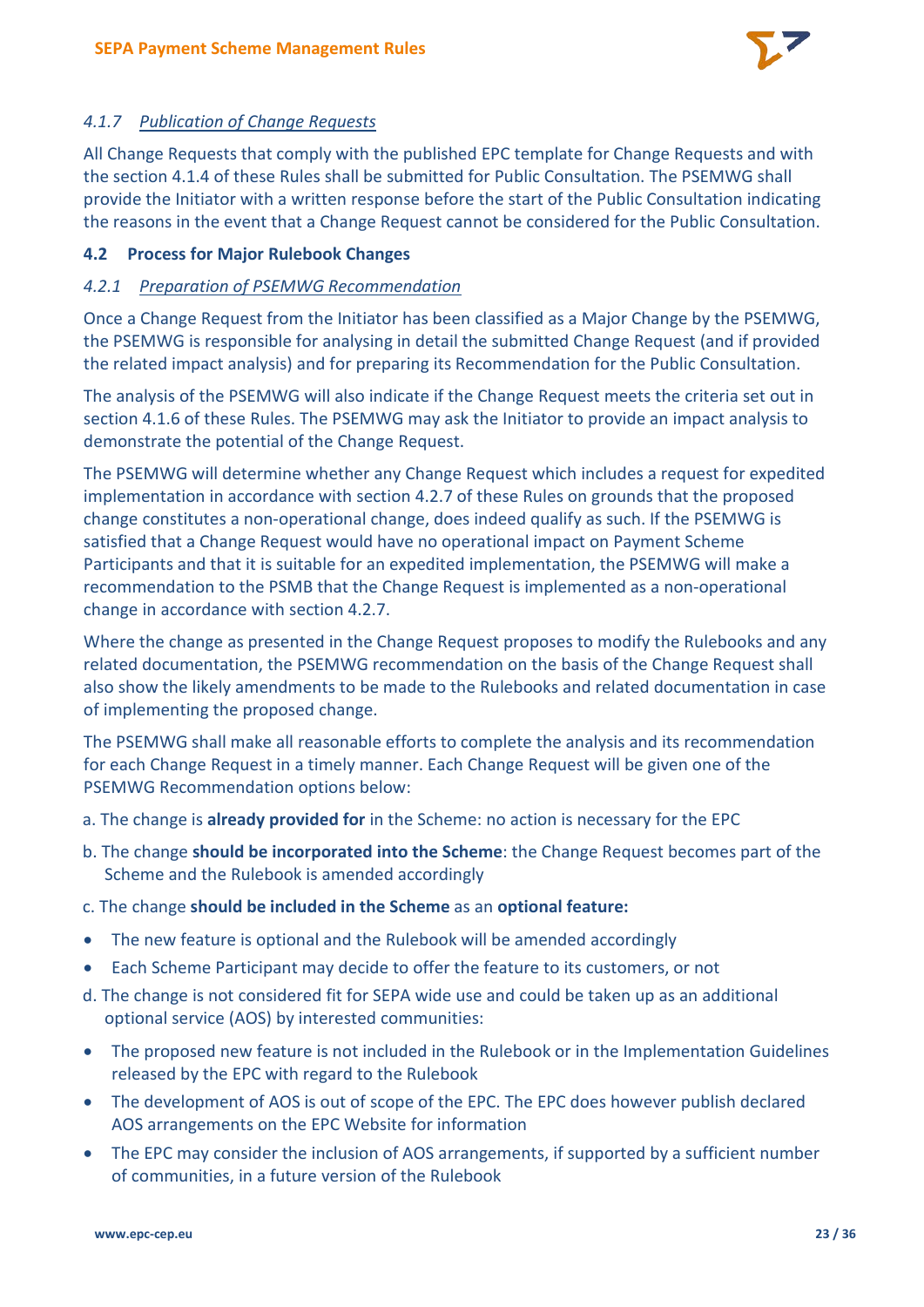

e. The change **cannot be part** of the Scheme:

- It is technically impossible or otherwise not feasible (to be explained on a case-by-case basis)
- It is out of scope of the Scheme
- It does not comply with the SEPA Regulation or any other relevant EU or Belgian legislation

The PSEMWG will share the Public Consultation Document containing the Change Requests and the related PSEMWG recommendations with the PSMB, the Scheme End-User Multi-Stakeholder Group (SEU MSG) and the Scheme Technical Player Multi-Stakeholder Group (STP MSG) prior to the start of the Public Consultation on the Change Requests.

# <span id="page-23-0"></span>*4.2.2 Dialogue*

# *4.2.2.1 With the Initiator*

In the course of developing its recommendation on the Change Request, the PSEMWG may consult with the Initiator for clarification purposes. To that end the PSEMWG can invite the Initiator to present its Change Request(s).

The Initiator can also ask the Secretariat to present its Change Request in further detail to the PSEMWG.

# *4.2.2.2 With the Overseer*

The Secretariat shall inform the Eurosystem's lead overseer (hereinafter referred to as "the "Overseer") in due time (no later than at the start of the public consultation) about any planned changes to the scheme which would be classified by the Overseer, according to its own criteria, as "major" (those changes will be referred to as "Major Change with an Oversight impact" for purposes of these Rules).<sup>[1](#page-23-1)</sup> In addition, relevant documentation where necessary shall be submitted by the Secretariat to the Overseer as soon as available.

The Overseer will then assess the significance of the change and whether an assessment is required. Furthermore, the Overseer will evaluate which Eurosystem oversight standards<sup>[2](#page-23-2)</sup> may be affected by the change and communicate it to the EPC. This would in particular be the case for major changes to the design or functioning of the scheme, where such changes either significantly alter the setup of the scheme rules or introduce major new business features. Such changes may have an impact on the risk situation in the scheme and have the potential to have an impact on the level of observance of the scheme against the oversight standards if not properly managed.

Examples of changes to a scheme likely to be considered as "major" from an oversight perspective are:

- Changes in the legal and/or organisational structure of the scheme;
- Changes to the scheme rules, with a significant impact, including where this might affect the legal soundness of the scheme;
- the introduction of new business functionalities that have a significant impact on the functionality of the scheme;
- The migration of the scheme to a new business model (e.g. from four-party scheme to threeparty scheme).

<span id="page-23-1"></span> $1$  The Overseer publishes its own criteria for the classification of changes that are considered major in its oversight guide for payment schemes. This document is publicly available on www.ECB.Europa.eu

<span id="page-23-2"></span><sup>&</sup>lt;sup>2</sup> The Eurosystem's oversight standards for payment schemes are published on the website www.ECB.Europa.eu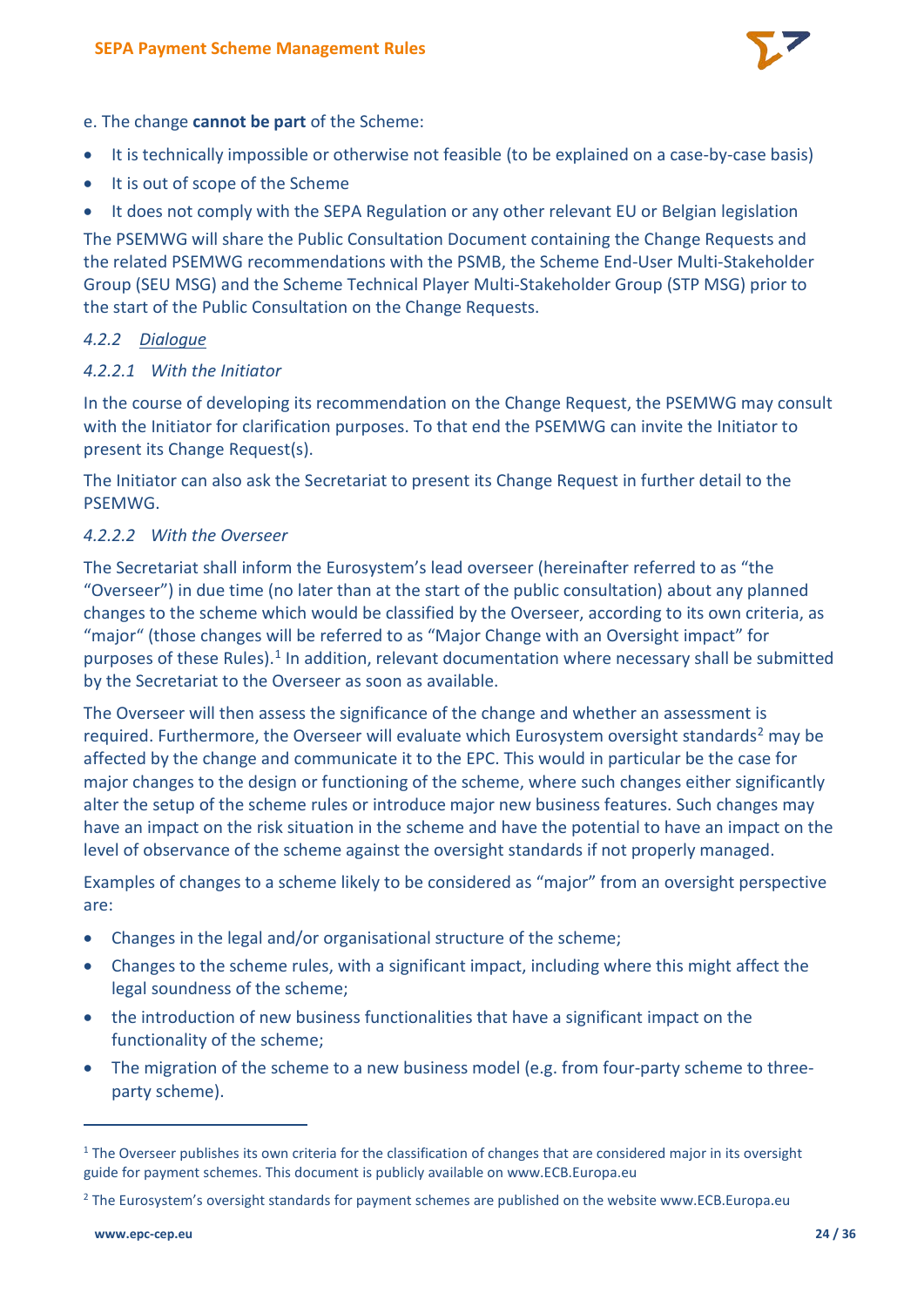

If a change is classified as "major" by the Overseer, the Secretariat prepares a self-assessment of the envisaged change against the oversight standards affected. The Overseer will review the selfassessment and provide feedback to the EPC in relation to the implementation of the change. In case a need is identified that would downgrade the level of compliance of the scheme against the oversight standards, the Overseer will alert the EPC and issue recommendations that would allow the EPC to reconsider the relevant Change Request before implementation.

The feedback from the Overseer to the EPC in relation to the implementation of the change should be reviewed by the PSEMWG with the assistance of the LSG and a change proposal shall be submitted to the PSMB along with the Change Proposals based on the comments received from the Public Consultation.

# <span id="page-24-0"></span>*4.2.3 Public Consultation on Change Request*

Once the PSEMWG has concluded on its recommendations related to each Change Request, the PSEMWG shall begin the process of consulting Payment Scheme Participants and stakeholders including end users and service suppliers on the submitted Change Requests, via a Public Consultation. The Public Consultation shall start with the publication of the Public Consultation Document on the EPC Website.

The PSEMWG shall aim to conclude the Public Consultations after 90 Calendar Days of publication of the Public Consultation Document on the EPC Website.

#### *Payment Scheme Participants*

PSP communities are requested to ask their members which are Participants to the Schemes whether they support or not the Change Request or the related PSEMWG Recommendation. Each PSP community then notifies the PSEMWG of the outcome of such a consultation with its members. Payment Scheme Participants, through their PSP communities, may provide comments on the Change Requests to the PSEMWG.

Such community feedback is essential to determine whether a Change Request is supported by a majority of the responding Payment Scheme Participants from that PSP community. It is a valuable contribution for the PSMB during its deliberations to accept or not a Change Proposal (reference is made to section [4.2.5](#page-25-0) of these Rules).

#### *End-user and suppliers*

End-users and suppliers can give contributions through the SEU MSG and the STP MSG as described under section [4.4](#page-27-0) of these Rules.

# <span id="page-24-1"></span>*4.2.4 Process following Public Consultation*

The PSEMWG shall collect and analyse the support for each Change Request and the comments received from all Payment Scheme Participants and stakeholders and shall develop its Change Proposals based on the comments received from the Public Consultation.

A Change Proposal as developed by the PSEMWG may bring together more than one change, developed from one or more Change Requests.

The PSEMWG will consolidate the Change Proposals, along with each Change Request and the related non-confidential comments received from the contributors during the Public Consultation, in the Change Proposal Submission Document.

The Change Proposal Submission Document shall indicate that each stage of the change management process, from initiation to consultation, has been properly completed in respect of the Change Request submitted.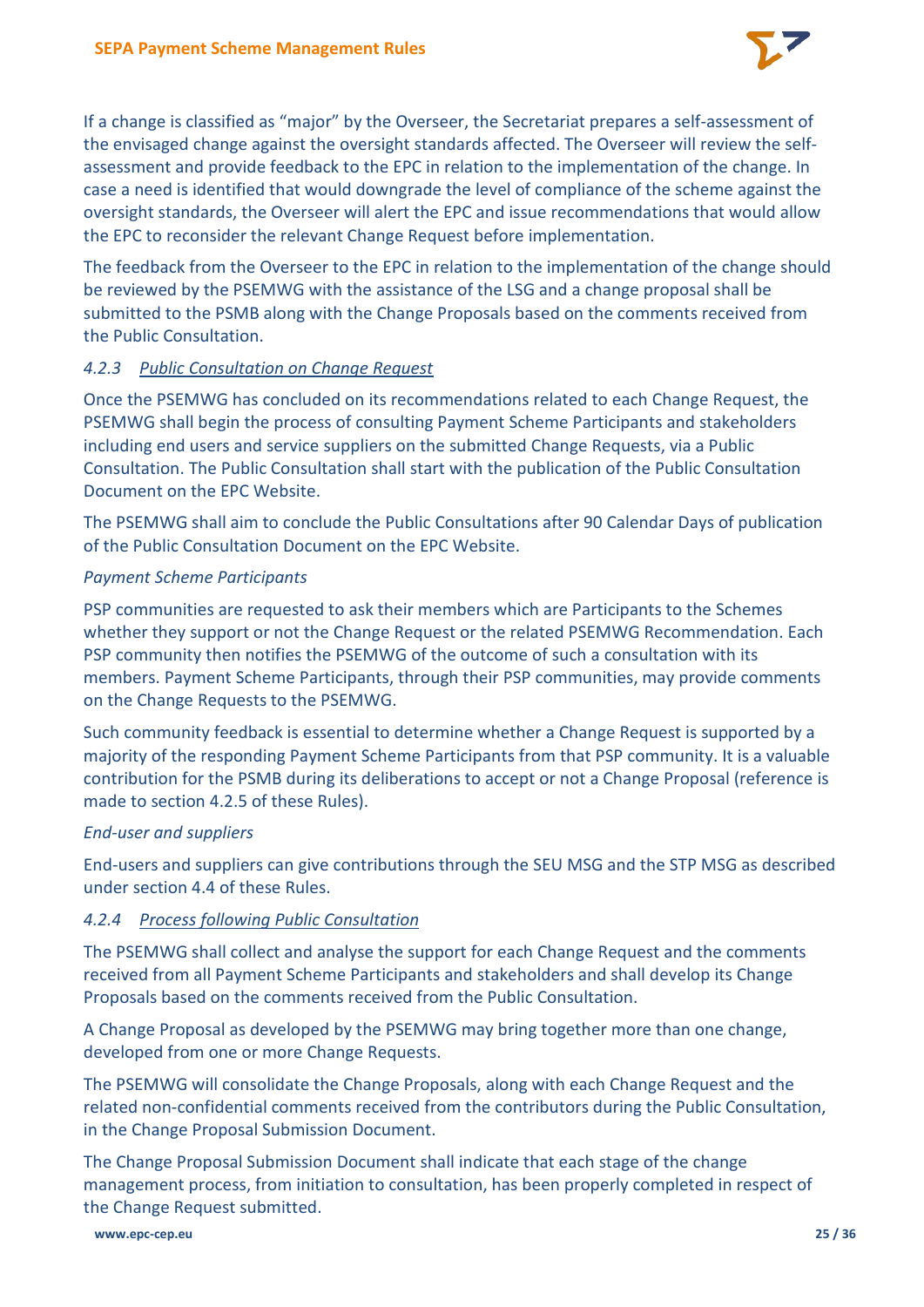

The Change Proposal Submission Document is then submitted to the PSMB for decision-making purposes in accordance with section [4.2.5](#page-25-0) of these Rules, and to the SEU MSG and the STP MSG. The SEU MSG and the STP MSG formulate their respective positions as described in section [4.4](#page-27-0) of these Rules and address them to the PSMB for its final deliberations in accordance with section [4.2.5.](#page-25-0)

# <span id="page-25-0"></span>*4.2.5 PSMB Deliberations on the PSEMWG Change Proposal Submission Document and on the Positions from the EPC Stakeholder Fora*

The PSMB deliberates on the Change Proposal Submission Document from the PSEMWG and the position documents from the SEU MSG and the STP MSG. The PSMB shall finally determine whether or not to accept a Change Proposal after consideration of the position from the EPC Stakeholder Fora in accordance with section [4.4](#page-27-0) of these Rules.

If the PSMB considers that the Change Proposal could be of strategic relevance to the EPC, for example when the Change Proposal relates to the geographic scope of the SEPA Schemes or to the Change release process and cycle itself, the Change Proposal shall be submitted for endorsement to the EPC Board, without which it could not be accepted by the PSMB.

# <span id="page-25-1"></span>*4.2.6 Publication*

The Change Proposal Submission Document submitted to the PSMB shall be published on the EPC Website along with the decision of the PSMB on each Change Proposal. The PSEMWG shall publish all Change Requests and Change Proposals, irrespective of whether the change has been accepted or rejected at the PSMB.

# <span id="page-25-2"></span>*4.2.7 Change Release Process Cycle*

The PSMB shall launch a Change Release Process at a minimum every two years but may at its discretion decide on a shorter cycle. This will ensure that Payment Scheme Participants and stakeholders have sufficient time to gain sufficient experience with the respective changes of the last change cycle. This should further ensure Scheme stability for all actors.

In order to ensure that the Schemes are not disrupted by the rapid implementation of numerous Change Proposals in a short space of time, it shall not be possible for the PSMB to approve more than 1 Change Proposal Submission Document in any year, except in exceptional circumstances (see sections [4.2.8](#page-26-0) and [4.2.9](#page-26-1) of the Rules).

The EPC may only implement a Change Proposal, as approved by the PSMB, at the earliest 6 months after the date on which the Change Proposal is published on the EPC Website in accordance with sectio[n 4.2.6.](#page-25-1) In respect of complex changes, the EPC may specify a longer period of notice before implementing a Change Proposal.

The EPC may implement a Change Proposal on shorter notice where the change proposed pertains to any section of these Rules. Changes proposed to any section of these Rules shall take effect on a date to be determined by the PSMB but not earlier than 30 calendar days after PSMB approval.

A change which has been designated by the PSMB as a non-operational change suitable for expedited implementation under section [4.2.1](#page-22-2) of these Rules may be implemented at a date earlier than 6 months after the date on which the Change Proposal is published on the EPC Website. Such date will be determined by the PSMB on a case-by-case basis following consideration of a recommendation from the PSEMWG.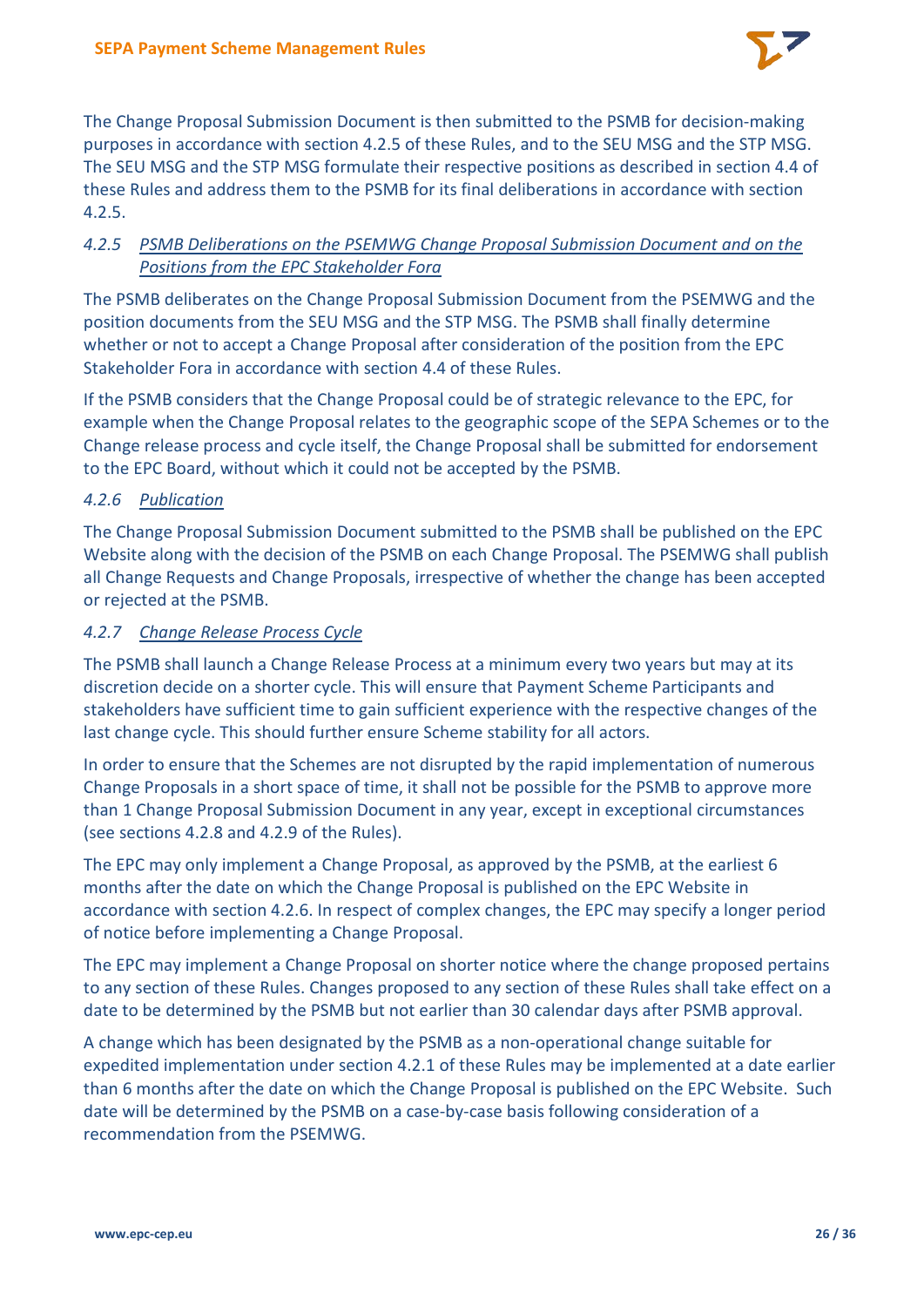

# <span id="page-26-0"></span>*4.2.8 Exceptional Change*

In exceptional circumstances, the PSMB can approve the urgent implementation of a Change Proposal only in cases whereby the failure to implement a change may result in a disruption to the Schemes or to users of the Schemes (e.g., material mistakes or significant flaws in the Scheme are reported).

The PSEMWG shall prepare, in close cooperation with the LSG, an Exceptional Change Proposal Submission Document for submission to the PSMB alongside the Exceptional Change Proposal. The SEU MSG and the STP MSG will provide their respective position documents on the Exceptional Change Proposal to the PSMB.

The PSMB shall determine whether or not to accept the Exceptional Change Proposal.

An Exceptional Change Proposal that has been considered by the PSMB shall be published on the EPC Website together with the Exceptional Change Proposal Submission Document and the decision of the PSMB.

The EPC may implement an Exceptional Change Proposal, as approved by the PSMB, at the earliest from the business day following the date on which the Exceptional Change Proposal is published on the EPC Website. Such date will be determined by the PSMB on a case-by-case basis.

# <span id="page-26-1"></span>*4.2.9 Change for Regulatory Reasons*

The creation of or amendments to relevant rules and regulations (including the technical requirements set out in the Annex to the SEPA Regulation as amended by the European Commission from time to time) might necessitate the urgent alignment of the Schemes with such rules and regulations.

In such case the PSEMWG, in close collaboration with the LSG, will prepare a Regulatory Change Proposal. This will be done as soon as reasonably possible, in light of the date on which the new or amended rules and regulations will enter into force.

The PSEMWG shall complete a Regulatory Change Proposal Submission Document for submission to the PSMB alongside the Regulatory Change Proposal. The Regulatory Change Proposal Submission Document shall specify that the change proposed relates to a mandatory rule of law, and the reasons why the regular change management process could not be followed.

The PSMB shall determine whether or not to accept the Regulatory Change Proposal.

A Regulatory Change Proposal that has been considered by the PSMB shall be published on the EPC Website together with the Regulatory Change Proposal Submission Document and the decision of the PSMB.

The EPC may implement a Regulatory Change Proposal, as approved by the PSMB, at the earliest from the business day following the date on which the Regulatory Change Proposal is published on the EPC Website. Such date will be determined by the PSMB on a case-by-case basis following consideration of a recommendation from the PSEMWG and the LSG.

# <span id="page-26-2"></span>**4.3 Process for Minor Rulebook Changes**

The PSEMWG shall notify the list of Minor Changes within the Public Consultation Document used for Major Rulebook Changes (see section [4.2.3](#page-24-0) of these Rules).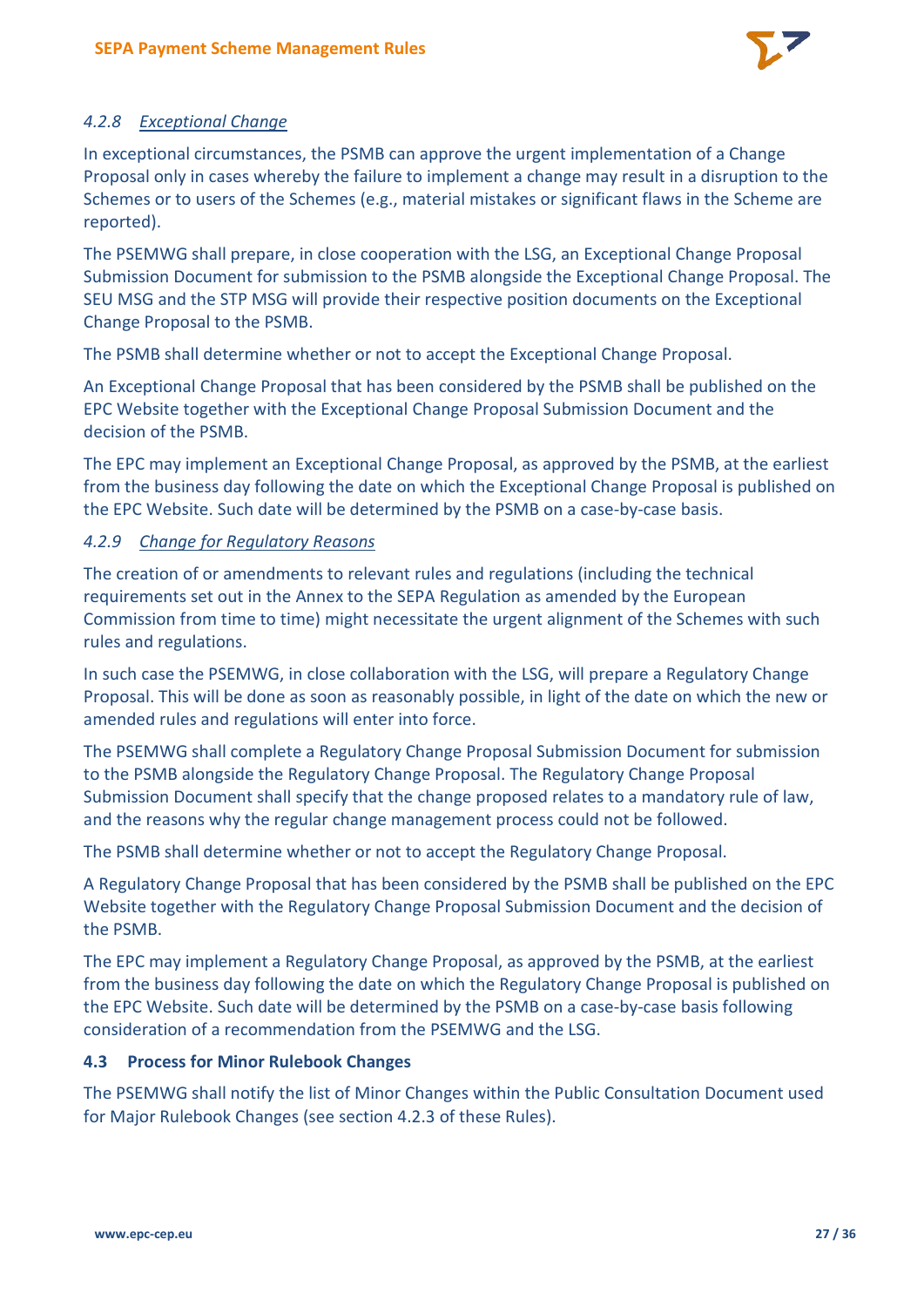

As Minor Changes do not affect the substance of the Rulebooks or the Schemes, the contributors taking part in the Public Consultation are not requested to provide comments to these Minor Changes. These Changes will also be included in the PSEMWG Change Proposal Submission Document (see section [4.2.4](#page-24-1) and [4.2.5](#page-25-0) of these Rules).

In the event that the PSEMWG receives extensive comments on the list of Minor Changes, where some items on the list are identified by contributors as potentially Major Changes, the PSEMWG may remove the item from the List and consider re-classifying this item.

The PSEMWG shall consult with the relevant Initiator(s) on the status of the item with a view to determining whether a change is a Minor or a Major Change. Following such a consideration, the change may be re-classified as a Major Change and to be approved through the approval process for Major Changes, as set out in these Rules.

# <span id="page-27-0"></span>**4.4 EPC Stakeholder Fora**

The PSMB shall consider the position documents from the EPC Stakeholder Fora on a Change Request and on the relevant Change Proposal during the change management process. End-users and suppliers shall have an opportunity to present their views through stakeholder fora. The change management process shall aim to capture a range of stakeholder opinions in SEPA.

# **Scheme End-User Multi-Stakeholder Group (SEU MSG)**

The SEU MSG is established by the EPC Board in order to cater for a thorough consultation of enduser representative associations for advice to the PSMB and other EPC Scheme Management Governance Bodies on the evolution of the SEPA payment and payment-related schemes.

This multi-stakeholder group shall operate in accordance with terms of reference concluded with the EPC Board.

The SEU MSG is invited to provide its consolidated comments in a position document on the Change Requests and on the related Change Proposals outlined in the Change Proposal Submission Document. This position document will be communicated to the PSMB.

#### **Scheme Technical Player Multi-Stakeholder Group (STP MSG)**

The STP MSG is established by the EPC Board in order to cater for a thorough consultation of technical players who provide to EPC SEPA payment and/or payment-related scheme participants and/or their end-users technical services facilitating the processing of SEPA payment and paymentrelated scheme transactions or services, for advice to the PSMB and other EPC Scheme Management Governance Bodies on the evolution of the SEPA payment and payment-related schemes.

This multi-stakeholder group shall operate in accordance with terms of reference concluded with the EPC Board.

The STP MSG is invited to provide its consolidated comments in a position document on the Change Requests and on the related Change Proposals outlined in the Change Proposal Submission Document. This position document will be communicated to the PSMB.

#### <span id="page-27-1"></span>**4.5 Process for Changes to the Risk Management Annex (RMA)**

Every other year preceding the two-yearly (biennial) rulebook change management cycle the PSEMWG shall together with EPC's Payment Security Support Group (PSSG) carry out a joint review of each of the existing Schemes' risk management annex (RMA) which is included in a non-public annex to the Rulebooks.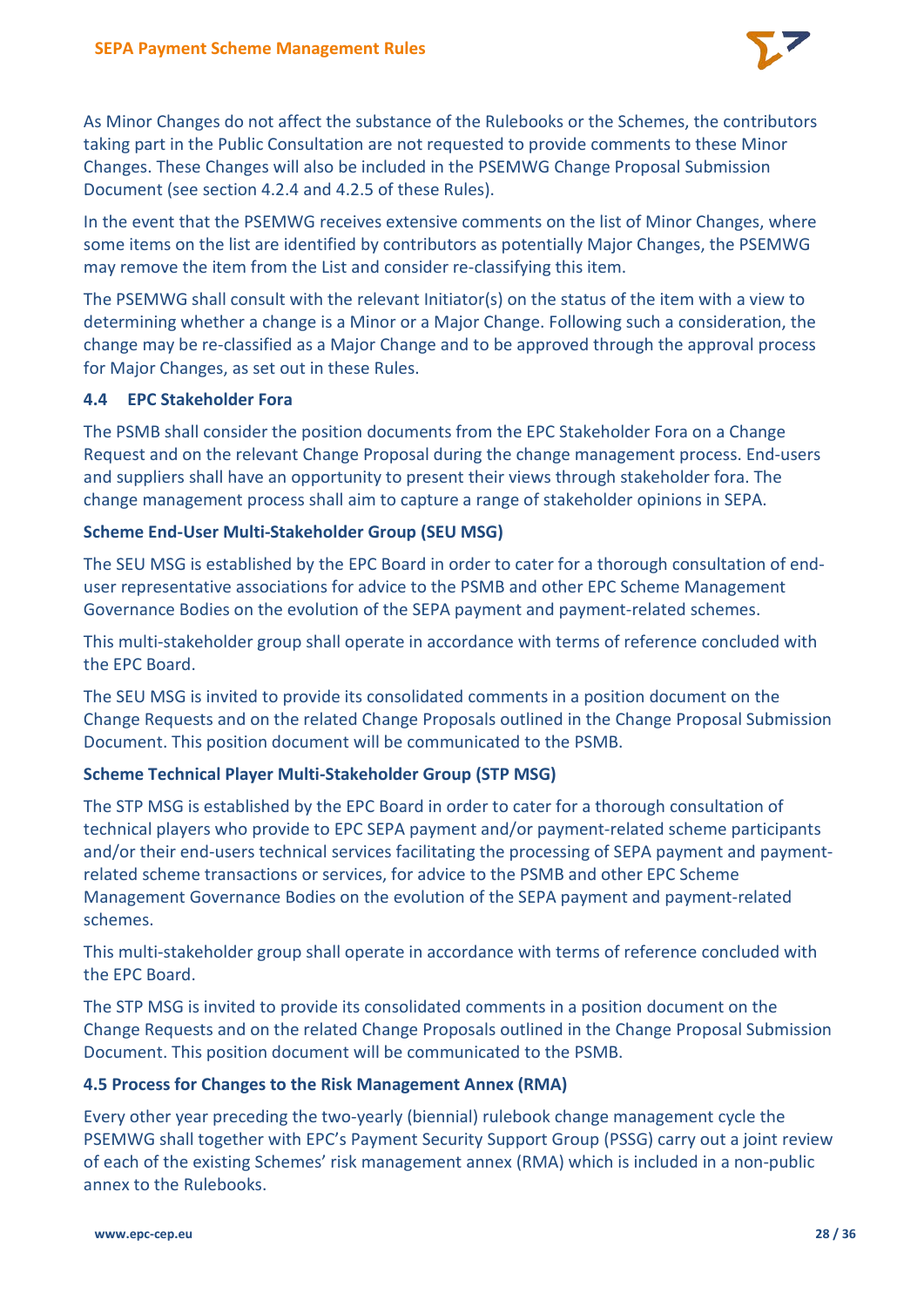

The scope of the review and any changes to the RMA shall be limited to risk management aspects and practices which are described in each scheme-specific RMA.

Before any conclusions of the joint PSEMWG-PSSG review are submitted to the PSMB for decision, the Secretariat shall present the conclusions in a comprehensive document and share the proposed changes to the RMA – per scheme – in a one-month consultation addressed to the relevant Payment Scheme Participants. The document outlining the proposed changes to the RMA shall be circulated electronically by the Secretariat to all Payment Scheme Participants concerned.

The results and the feedback from the consultation of the Payment Scheme Participants shall be reviewed and processed jointly by the PSEMWG and PSSG. The final conclusions from the joint review of the consultation shall be presented to the PSMB in a final change proposal submission document – including the most important comments from Payment Scheme Participants – before any decision on amendments to the RMA(s) is taken by the PSMB.

At the end of this review process the PSMB will - at each second meeting that follows the publication of the new version of all Rulebooks - receive an updated version of each RMA for its review and final approval. The PSMB may however decide on a different approval and implementation schedule based on its reasoned decision.

The updated RMA would then enter into force on the same date as the entry-into-force of the new version of the Rulebooks (i.e. on the third weekend of November).

The PSMB may however – in the case of newly identified risks requiring urgent attention – based on a recommendation from the PSEMWG and if appropriate from the PSSG approve and circulate at any time an updated version of the RMA to all Payment Scheme Participants. In such event, the PSMB will decide on a reasonable implementation date for the Payment Scheme Participants.

The decision on changes to the RMA shall be communicated swiftly by the Secretariat to the Payment Scheme Participants.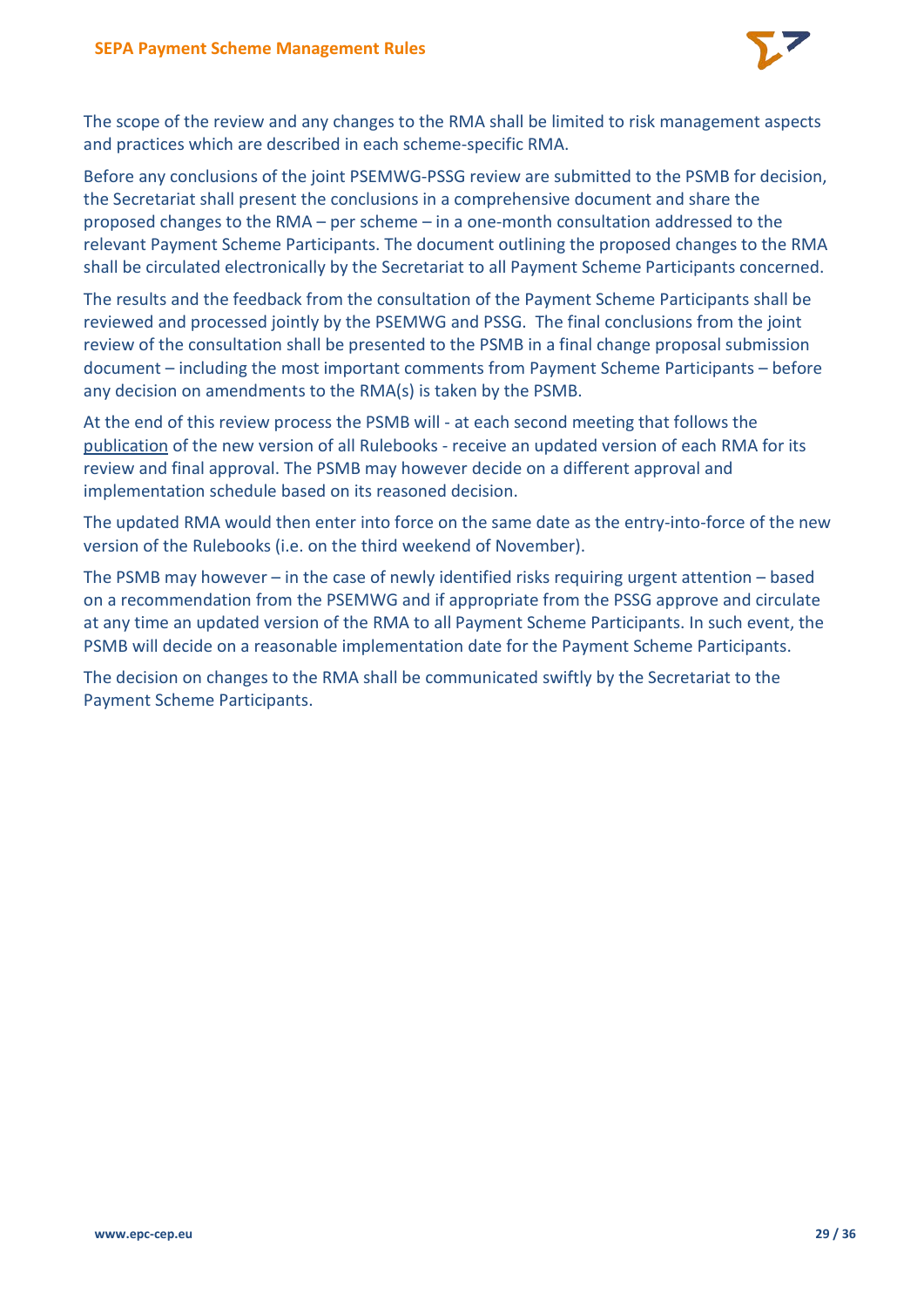

# <span id="page-29-0"></span>**5. Appendix 1 – Impact Analysis**

#### <span id="page-29-1"></span>**5.1 Impact Analysis ("IA") - Introduction**

An IA evaluates the impact of a Change Request together with a practical assessment of its benefit for the industry, including the Payment Scheme Participants, the end-user, and the society as a whole.

#### <span id="page-29-2"></span>**5.2 IA - Analytical Parameters**

An IA shall illustrate the following:

- The impact for the industry, including Payment Scheme Participants and suppliers of payments technology and infrastructure including costs and benefits;
- The impact on the relationships PSP-to-customer, inter-PSP and customer-to-PSP and, where appropriate, other parties involved in the payment; and
- The impact for end-users and for SEPA as a whole, showing where the impact of the Change Request will be felt across the different areas of the SEPA payments environment.

#### *Impact for Industry*

An IA should clearly show all the consequences that would result when implementing a Change Request.

The benefits for industry shall be determined mainly by the added value of a new service to the end-users, or by the added value to the existing service provided to the end-users. Accordingly, the IA shall include information on the likely end-user uptake of the Change Request by including results of any surveys, research or projections.

#### *Benefits for End-Users and SEPA*

The IA shall consider the wide benefit accruing to end-users and to society as a whole as part of any analysis.

The wider social benefits of a Change Request may be seen in the benefits it holds for technological innovation, faster service delivery or financial stabilisation.

#### <span id="page-29-3"></span>**5.3 IA - Results**

An IA outlines the financial and non-financial effects of the Change Request for Payment Scheme Participants, end-users and suppliers.

The IA or the Change Request itself shall set out the efforts for upgrading technology and infrastructure to deal with the change together with an analysis of the general risks that may impact on the implementation of the new changes.

If an IA shows that the benefits do not justify the efforts involved, it is expected that this will lead to the rejection by the PSMB of the Change Request and the related Change Proposal.

In some cases, where the IA shows that the change would be positive for end-users but costly for the industry, this analysis is likely to contribute to a debate at the level of end-users, suppliers and the PSMB. Such a debate may focus on the funding arrangements necessary for re-distributing the costs involved. In such cases, the PSMB shall exercise its discretion in determining the feasibility of changes while taking into account the views expressed in the consultation process (e.g., Public Consultation, position documents from the SEU MSG and the STP MSG).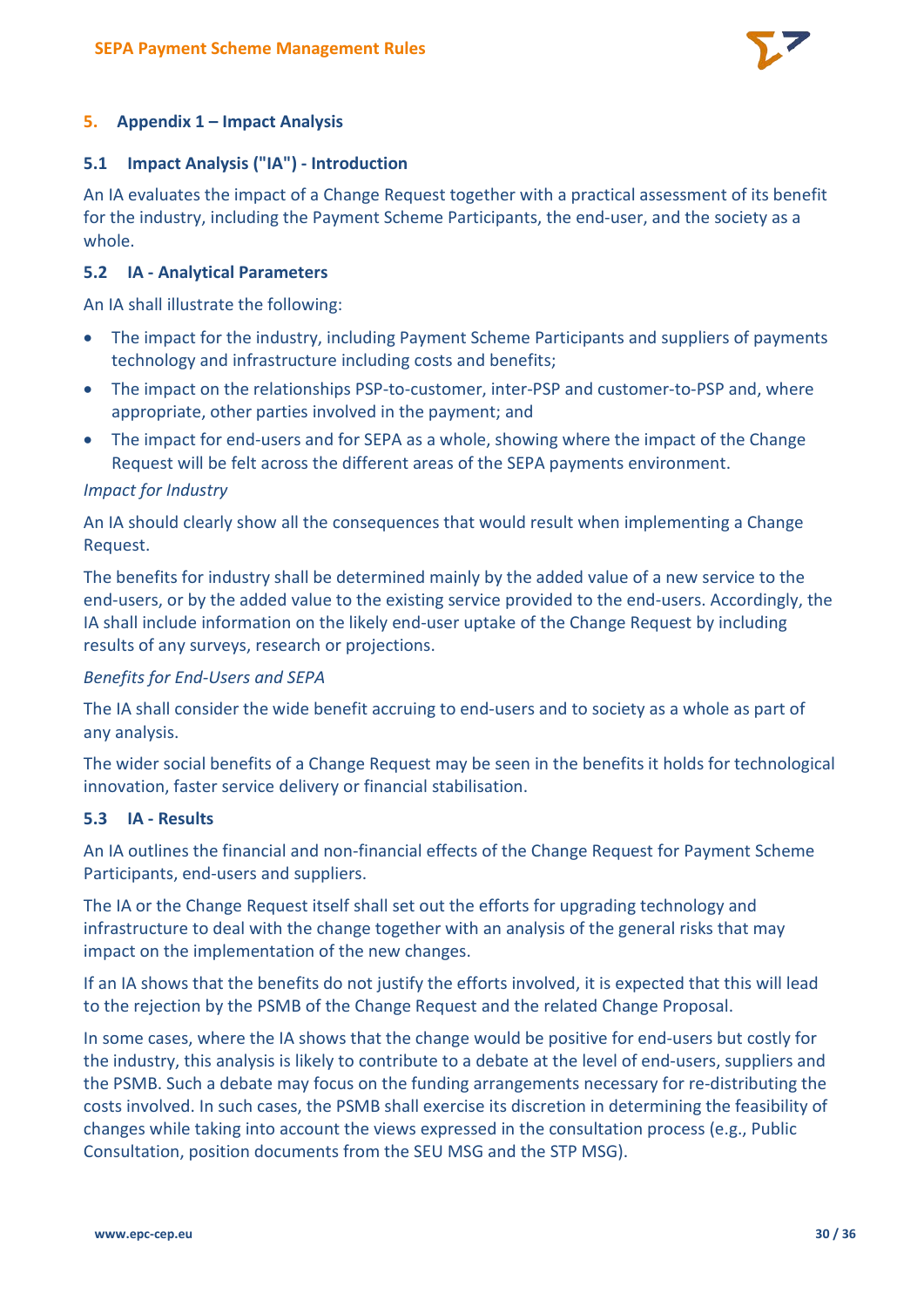

# <span id="page-30-0"></span>**6. Appendix 2 - Conflicts of Interest**

#### <span id="page-30-1"></span>**6.1 Rules for Managing Conflicts of Interest**

#### <span id="page-30-2"></span>*6.1.1 General Principles*

A member of the PSMB may be faced with a situation where the duties owed by him or her under these Rules conflict in some way with another interest, duty or consideration of the member.

A member of the PSMB must be alert to such conflicts of interest, or potential conflicts of interest arising in the course of his or her engagement with the PSMB.

In order to ensure that the Schemes are administered in accordance with the highest standards of fairness and transparency, a member of the PSMB must monitor any conflicts of interest arising or potentially arising in the course of his or her office.

On appointment, each Independent Member of the PSMB must supply the NGC with a written list of issues that create or that may create a conflict of interest in the course of his or her office. If a new issue which could create a conflict of interest would arise in the course of a member's appointment to the PSMB, that member will, without delay, inform the NGC accordingly.

A member of the PSMB shall be expected to declare any actual or potential conflicts of interests at the start of any meeting involving the PSMB. A note of such a declaration must be retained in accordance with section 6.1.2 below.

Any member of the PSMB may inform an appropriate person like the Chair that he or she feels that a member of the PSMB or the PSMB as a whole is subject to a conflict of interest, or that a conflict of interest might reasonably be expected to arise. In such cases, the Chair shall act in an appropriate manner to ensure that the conflict of interest is managed effectively and transparently. Where the Chair is subject to a conflict of interest, he or she may nominate another person within the PSMB to manage the conflict on his or her behalf. Where all the members of a body are subject to a conflict of interest, the body must request the NGC to take appropriate action.

Where a conflict exists or where one might reasonably be expected to arise, the member must declare the conflict and the Chair, acting together with other members of the PSMB shall decide whether a conflict does indeed exist and how such a conflict should be managed. Where a conflict of interest is deemed to exist or where one might reasonably be expected to arise, the Chair, acting together with the other members of the PSMB, must determine whether the affected member should refrain from voting on the relevant issue before him or her.

# <span id="page-30-3"></span>*6.1.2 Record Keeping*

The PSMB shall keep a record of each case where a conflict of interest has arisen or where one has been likely to arise, together with the action taken by the relevant member or body to manage the conflict.

The PSMB shall also record cases where a conflict of interest was suspected but where, after analysis, such a conflict was deemed not to have arisen.

Such records shall be open to inspection by the EPC and to such other persons as the PSMB may consider appropriate.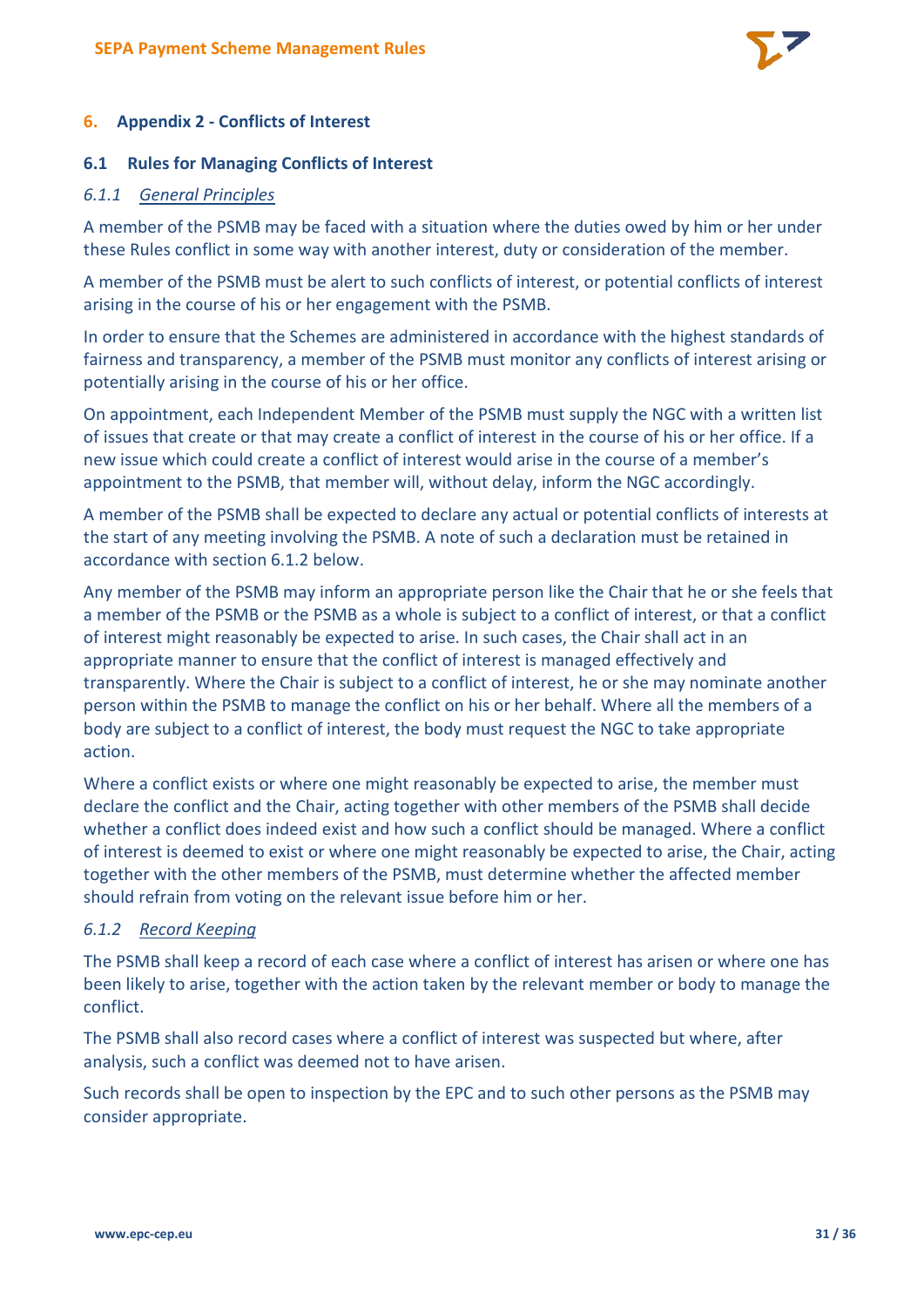

# <span id="page-31-0"></span>**7. Appendix 3 - Scheme Management Cost Allocation**

#### <span id="page-31-1"></span>**7.1 Scheme participation fee**

The EPC may set an annual Scheme participation fee to recover the costs related to the Scheme Management function performed by the EPC and the Scheme Management governance bodies.

These fees may be levied at the individual Scheme Participant level, or at group level, for those Payment Scheme Participants which are part of a 'group' as defined in the Regulation (EU) No 648/2012 of the European Parliament and of the Council of 4 July 2012 on OTC derivatives, central counterparties and trade repositories (the EMIR Regulation) as amended from time to time, or for those Payment Scheme Participants located in a country outside the European Economic Area and within the geographical scope of the Schemes, which are part of a group meeting substantially equivalent requirements as referred to in the definition of a 'group' in the EMIR Regulation.

The applicable fees will be fixed in a fair, reasonable and non-discriminatory way by the EPC Board upon a proposal submitted by the PSMB based on the fee setting mechanism approved by the EPC Board upon recommendation by the PSMB, and will be made public on the EPC Website.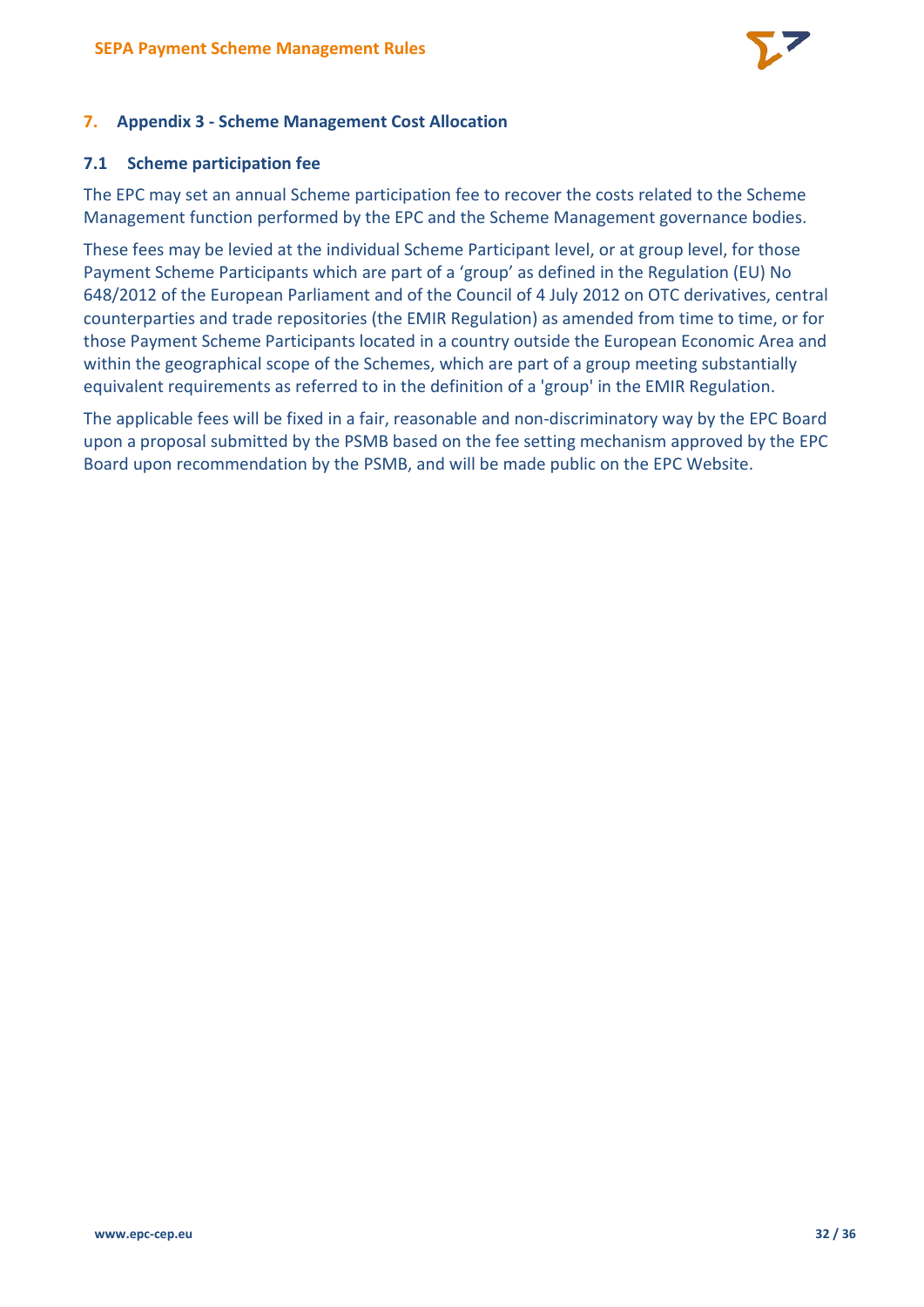

# <span id="page-32-0"></span>**8. Terms Defined in the Rules**

Definitions taken from other documents are acknowledged. Terms defined elsewhere in this document are not repeated here, but only referenced.

| <b>Term</b>                                          | <b>Definition</b>                                                                                                                                                                                                                                                                                                                                                                                                                                                                                                                                                                                                         |
|------------------------------------------------------|---------------------------------------------------------------------------------------------------------------------------------------------------------------------------------------------------------------------------------------------------------------------------------------------------------------------------------------------------------------------------------------------------------------------------------------------------------------------------------------------------------------------------------------------------------------------------------------------------------------------------|
|                                                      | (payment Scheme) Rulebooks Cover the SEPA Credit Transfer Scheme Rulebook, the SEPA Instant<br>Credit Transfer Scheme Rulebook, the SEPA Direct Debit Core<br>Scheme Rulebook and the SEPA Direct Debit Business to Business<br>Scheme Rulebook.                                                                                                                                                                                                                                                                                                                                                                          |
| (payment) Scheme                                     | Each of the SEPA Direct Debit Schemes and each of the SEPA Credit<br><b>Transfer Schemes.</b>                                                                                                                                                                                                                                                                                                                                                                                                                                                                                                                             |
| <b>Additional Optional Services</b>                  | Complementary features and services based on the Schemes, as<br>described in more detail in the Rulebooks.                                                                                                                                                                                                                                                                                                                                                                                                                                                                                                                |
| <b>Adherence Agreement</b>                           | The agreement to be completed as part of the process by which an<br>entity applies to become a Scheme Participant. The agreement is<br>found at Annex 1 of the Rulebooks.                                                                                                                                                                                                                                                                                                                                                                                                                                                 |
| <b>Admission Date</b>                                | A date specified for admission to one of the Schemes for a group of<br>successful applicants.                                                                                                                                                                                                                                                                                                                                                                                                                                                                                                                             |
| <b>BIC</b>                                           | See 'Business Identifier Code'.                                                                                                                                                                                                                                                                                                                                                                                                                                                                                                                                                                                           |
| <b>Business Day</b>                                  | A day on which PSPs in the relevant jurisdiction are generally open<br>for business with customers.                                                                                                                                                                                                                                                                                                                                                                                                                                                                                                                       |
| <b>Business Identifier Code (BIC)</b>                | An 8 or 11 character ISO code assigned by SWIFT and used to<br>identify a financial institution in financial transactions (ISO 9362).                                                                                                                                                                                                                                                                                                                                                                                                                                                                                     |
| <b>Calendar Day</b>                                  | A Calendar Day means any day of the year.                                                                                                                                                                                                                                                                                                                                                                                                                                                                                                                                                                                 |
| <b>Chair</b>                                         | Chair refers to the Chair of the PSMB.                                                                                                                                                                                                                                                                                                                                                                                                                                                                                                                                                                                    |
| <b>Change Proposal</b>                               | A Change Proposal is formulated by the PSEMWG on the basis of<br>the Initiator's Change Request. A Change Proposal should take into<br>account any impact analysis that may be submitted together with<br>the Change Request, and any other details in relation to the change<br>proposed. Where the change proposed in the Change Request<br>modifies the Rulebooks or related documentation, a Change<br>Proposal shall include a mark-up of the Rulebooks and related<br>documentation to show the amendments required to be made to<br>the Rulebooks and related documentation as a result of the change<br>proposed. |
| <b>Change Proposal Submission</b><br><b>Document</b> | Is a consolidation of the Change Requests, the related non-<br>confidential comments received from the contributors during the<br>Public Consultation and the related Change Proposals. The<br>document is prepared by the PSEMWG and certifies that each stage<br>of the change management process has been properly completed.                                                                                                                                                                                                                                                                                          |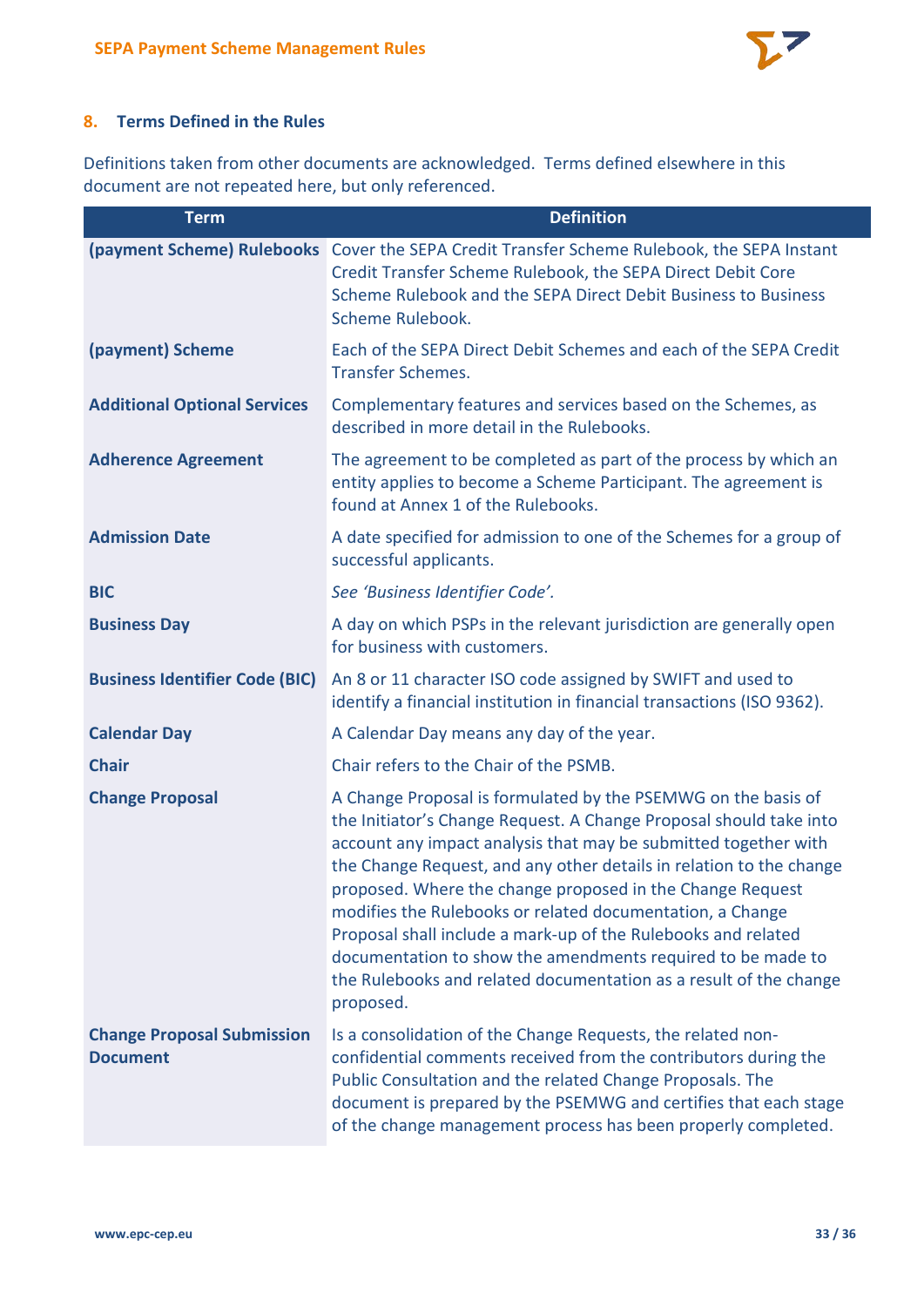

| <b>Term</b>                                    | <b>Definition</b>                                                                                                                                                                                                                                                                                                                                                                                                                                                                                           |
|------------------------------------------------|-------------------------------------------------------------------------------------------------------------------------------------------------------------------------------------------------------------------------------------------------------------------------------------------------------------------------------------------------------------------------------------------------------------------------------------------------------------------------------------------------------------|
| <b>Change Request</b>                          | A Change Request means any concrete and comprehensible<br>proposal for making a change to the Schemes which is to be<br>presented along with a substantiated reasoning. A Change Request<br>may be devised by any individual or organisation that is able to<br>claim a legitimate interest in this change management process (the<br>"Initiator") and then submitted to the Secretariat in accordance<br>with the procedures set out in these Rules.                                                       |
| <b>Commencement Date</b>                       | The date on which the EPC resolves to commence operation of the<br>Scheme in accordance with section 5.1 of the Rulebooks.                                                                                                                                                                                                                                                                                                                                                                                  |
| <b>CSMs</b>                                    | Clearing and Settlement Mechanisms.                                                                                                                                                                                                                                                                                                                                                                                                                                                                         |
| <b>Customer Banking Business</b><br><b>Day</b> | A Customer Banking Business Day is a day on which PSPs in the<br>relevant jurisdiction are generally open for business with<br>customers.                                                                                                                                                                                                                                                                                                                                                                   |
| <b>DRC</b>                                     | <b>Dispute Resolution Committee.</b>                                                                                                                                                                                                                                                                                                                                                                                                                                                                        |
| <b>EBA</b>                                     | European Banking Association.                                                                                                                                                                                                                                                                                                                                                                                                                                                                               |
| <b>ECSA</b>                                    | <b>European Credit Sector Association.</b>                                                                                                                                                                                                                                                                                                                                                                                                                                                                  |
| <b>EPC</b>                                     | The European Payments Council.                                                                                                                                                                                                                                                                                                                                                                                                                                                                              |
| <b>EPC By-Laws</b>                             | The By-Laws of the European Payments Council, as amended from<br>time to time.                                                                                                                                                                                                                                                                                                                                                                                                                              |
| <b>EU</b>                                      | The European Union.                                                                                                                                                                                                                                                                                                                                                                                                                                                                                         |
| <b>Event of Default</b>                        | Each event indicating that a Scheme Participant is no longer able to<br>pay its debts as they fall due, becomes or became insolvent or has<br>ceased to exist (each an Event of Default), including but not limited<br>to the failure of a Scheme Participant to pay the fees mentioned in<br>section 1.4 of these Rules.                                                                                                                                                                                   |
| IA                                             | <b>Impact Analysis.</b>                                                                                                                                                                                                                                                                                                                                                                                                                                                                                     |
| <b>Independent Member</b>                      | An Independent Member is a member who can display the highest<br>standard of professional integrity and objectivity in relation to<br>Scheme Management. An Independent Member should be a<br>professional of good repute, with appropriate skills, who has a<br>reasonable knowledge of the payments services sector but who is<br>not employed or is otherwise affiliated with a Scheme Participant<br>or its PSP communities, service providers or a payment services<br>user group or user association. |
| <b>List of Minor Changes</b>                   | As defined in section 4.3 of these Rules.                                                                                                                                                                                                                                                                                                                                                                                                                                                                   |
| <b>LSG</b>                                     | <b>EPC Legal Support Group.</b>                                                                                                                                                                                                                                                                                                                                                                                                                                                                             |
| <b>Major Change</b>                            | As defined in section 4.1.6 of these Rules.                                                                                                                                                                                                                                                                                                                                                                                                                                                                 |
| <b>Minor Change</b>                            | As defined in section 4.1.6 of these Rules.                                                                                                                                                                                                                                                                                                                                                                                                                                                                 |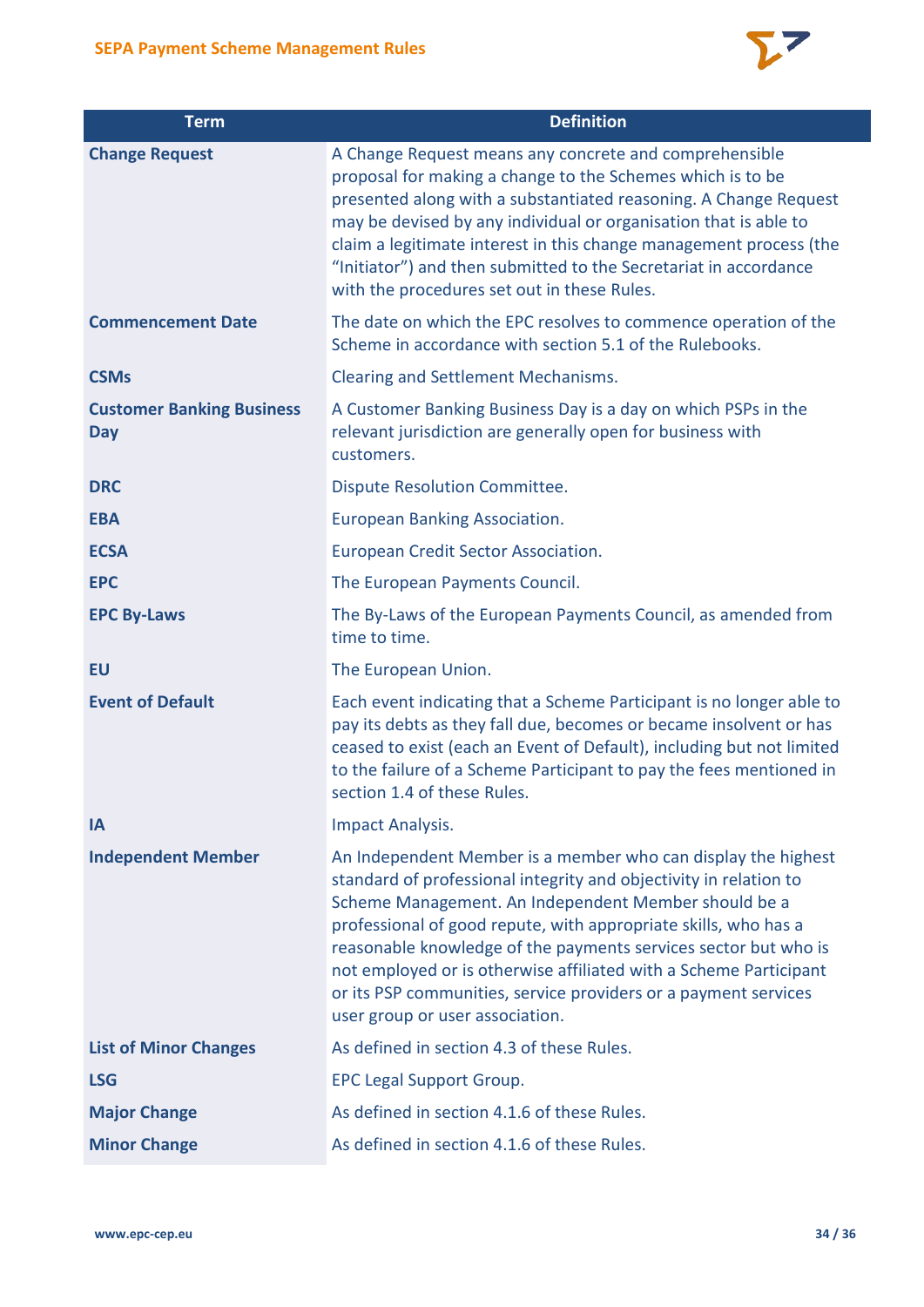

| <b>SEPA Payment Scheme Management Rules</b>                             |                                                                                                                                                                                                                                                                      |  |  |  |
|-------------------------------------------------------------------------|----------------------------------------------------------------------------------------------------------------------------------------------------------------------------------------------------------------------------------------------------------------------|--|--|--|
| <b>Term</b>                                                             | <b>Definition</b>                                                                                                                                                                                                                                                    |  |  |  |
| <b>NASO</b>                                                             | National Adherence Support Organisation, as explained in section<br>3.2.2 of these Rules.                                                                                                                                                                            |  |  |  |
| <b>National Community</b>                                               | The Payment Scheme Participants from one and the same country.                                                                                                                                                                                                       |  |  |  |
| <b>NGC</b>                                                              | Nominating and Governance Committee.                                                                                                                                                                                                                                 |  |  |  |
| <b>Payment Scheme Participants</b><br><b>Assembly</b>                   | The Payment Scheme Participants Assembly is composed of all EPC<br>Payment Scheme Participants (who can be represented), gathering<br>via electronic means.                                                                                                          |  |  |  |
| <b>Payment Services Directive</b>                                       | The EU Directive on payment services in the internal market, and<br>any revision thereof.                                                                                                                                                                            |  |  |  |
| <b>PSEMWG</b>                                                           | Payment Scheme Evolution and Maintenance Working Group.                                                                                                                                                                                                              |  |  |  |
| <b>PSMB</b>                                                             | Payment Scheme Management Board.                                                                                                                                                                                                                                     |  |  |  |
| <b>PSP</b>                                                              | Payment Service Provider.                                                                                                                                                                                                                                            |  |  |  |
| <b>Rules</b>                                                            | These are the internal rules for Scheme Management set out in this<br>document, as amended from time to time.                                                                                                                                                        |  |  |  |
| <b>Scheme Participant</b>                                               | Is an entity that has adhered to one or more EPC SEPA Schemes in<br>any capacity.                                                                                                                                                                                    |  |  |  |
| <b>Secretariat</b>                                                      | The EPC Secretariat.                                                                                                                                                                                                                                                 |  |  |  |
| <b>SEPA</b>                                                             | SEPA is the area where citizens, companies and other economic<br>actors are able to make and receive payments in euro within<br>Europe. SEPA comprises the countries listed in the official EPC list<br>of SEPA countries as published by the EPC from time to time. |  |  |  |
| <b>SEPA Credit Transfer Scheme</b><br><b>Rulebook</b>                   | The Rulebook setting out rules and business standards for the SEPA<br>Credit Transfer Scheme, as amended from time to time.                                                                                                                                          |  |  |  |
| <b>SEPA Credit Transfer Schemes</b>                                     | The SEPA Credit Transfer Schemes are the payment schemes for<br>making credit transfers across SEPA, as set out in the SEPA Credit<br>Transfer Scheme Rulebook and the SEPA Instant Credit Transfer<br>Scheme Rulebook.                                              |  |  |  |
| <b>SEPA Direct Debit Business to</b><br><b>Business Scheme Rulebook</b> | The Rulebook setting out rules and business standards for the SEPA<br>Direct Debit Business to Business Scheme, as amended from time<br>to time.                                                                                                                     |  |  |  |
| <b>SEPA Direct Debit Core</b><br><b>Scheme Rulebook</b>                 | The Rulebook setting out rules and business standards for the SEPA<br>Direct Debit Core Scheme, as amended from time to time.                                                                                                                                        |  |  |  |
| <b>SEPA Direct Debit Schemes</b>                                        | The SEPA Direct Debit Schemes are the payment schemes for<br>issuing direct debit collections across SEPA, as set out in the SEPA<br>Direct Debit Core Scheme Rulebook and the SEPA Direct Debit<br><b>Business to Business Scheme Rulebook.</b>                     |  |  |  |
| <b>SEPA Instant Credit Transfer</b><br><b>Scheme Rulebook</b>           | The Rulebook setting out rules and business standards for the SEPA<br>Instant Credit Transfer Scheme, as amended from time to time.                                                                                                                                  |  |  |  |